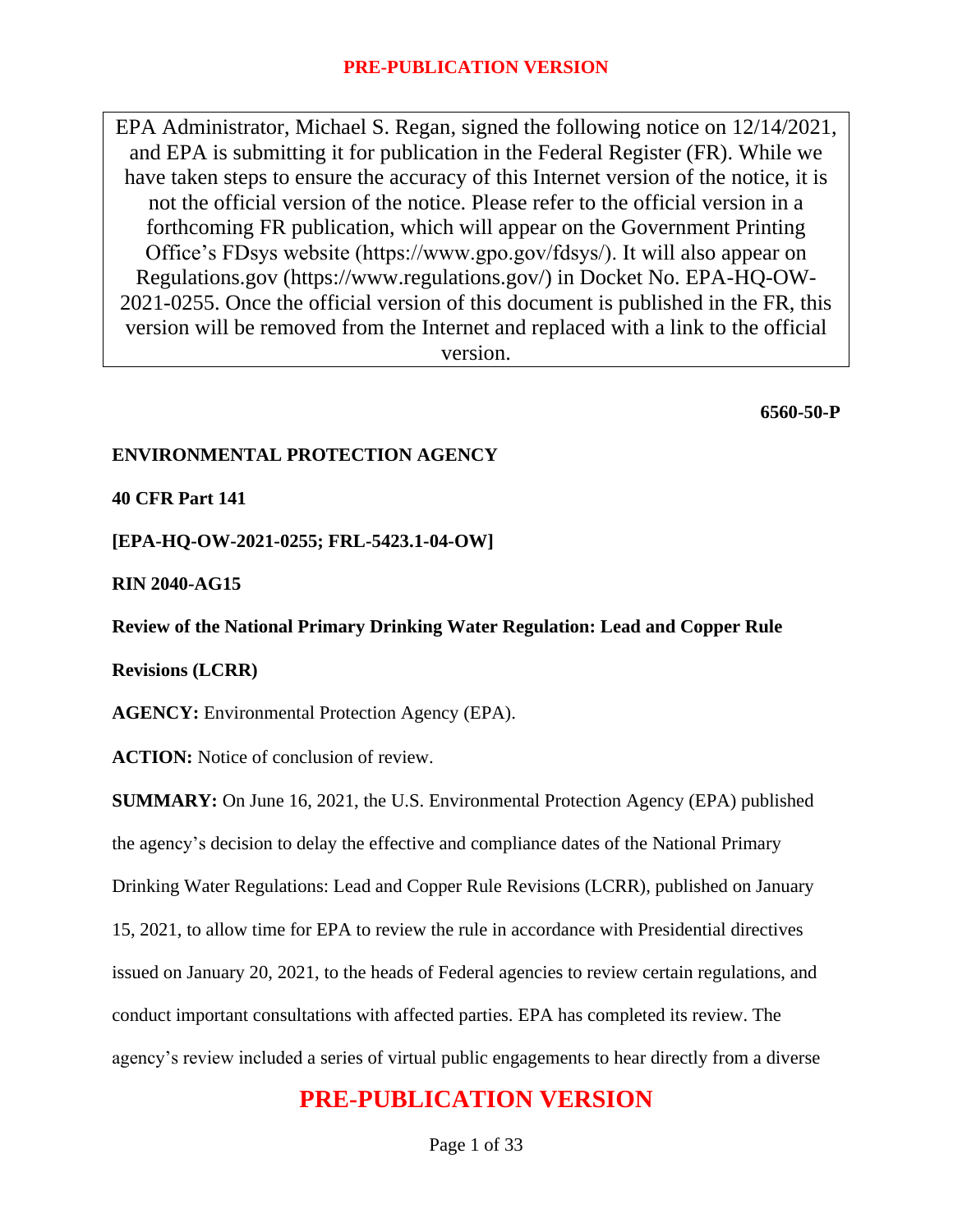set of stakeholders. This document describes the comments conveyed by stakeholders, EPA's decision to proceed with a proposed rule that would revise certain key sections of the LCRR while allowing the rule to take effect, and other non-regulatory actions that EPA and other Federal agencies can take to reduce exposure to lead in drinking water.

**DATES:** The effective date of the LCRR published on June 16, 2021, in the Federal Register (86) FR 31939), continues to be December 16, 2021, and the compliance date continues to be October 16, 2024. Primacy revision applications are due on **[INSERT DATE TWO YEARS AFTER DATE OF PUBLICATION IN THE FEDERAL REGISTER]**. See SUPPLEMENTARY INFORMATION for further information.

**ADDRESSES:** EPA has established a docket for this action under Docket ID No. EPA-HQ-OW-2021-0255. All documents in the docket are listed on the http://www.regulations.gov web site. Although listed in the index, some information is not publicly available, e.g., confidential business information or other information whose disclosure is restricted by statute. Certain other material, such as copyrighted material, is not placed on the internet and will be publicly available only in hard copy form. Publicly available docket materials are available electronically through http://www.regulations.gov.

**FOR FURTHER INFORMATION CONTACT:** Jeffrey Kempic, Standards and Risk Management Division, Office of Ground Water and Drinking Water, U.S. Environmental Protection Agency, 1200 Pennsylvania Ave NW, Mail Code 4607M, Washington, D.C., 20460; telephone number: (202) 564-4880 (TTY 800-877-8339); email address: *kempic.jeffrey@epa.gov.* For more information visit https://www.epa.gov/dwreginfo/lead-andcopper-rule.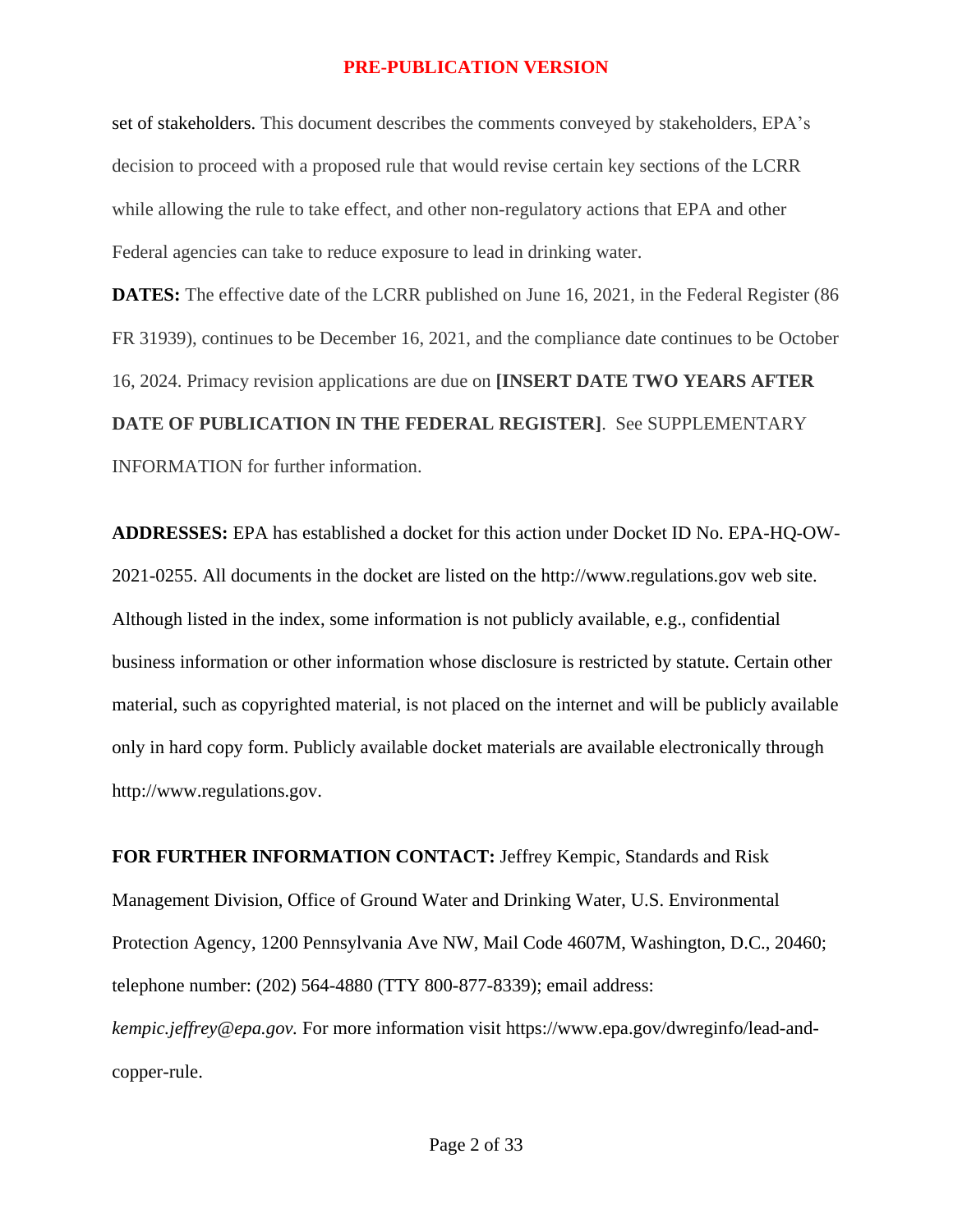#### **SUPPLEMENTARY INFORMATION:**

### **Executive Summary**

EPA's lead drinking water rules are a critical part of reducing the lead exposure for consumers of tap water in the United States. Lead poses serious health risks to both children and adults. Because lead in drinking water primarily results from leaching of lead from plumbing in homes and from lead service lines (lead pipes connecting homes to the water distribution system), and portions of lead service lines may be owned by the water system or homeowner, the drinking water rules intended to reduce the amount of lead in tap water have been complex and controversial. The latest version of those rules, the Lead and Copper Rule Revisions (LCRR), published in January 2021, is no exception.

In compliance with the Biden Administration executive order to review rules issued in the past Administration, EPA undertook an extensive review of the LCRR and delayed the effective and compliance dates in the rule during the review period. To get comprehensive input, EPA talked with states, tribes, water utilities, as well as people who have been underrepresented in past rule-making efforts. EPA sought input from communities disproportionately impacted by lead in drinking water, especially lower-income people and communities of color, to learn from their experiences. The broad range of thoughtful input EPA received provided valuable insights on ways to improve the LCRR, and more generally, other available tools to address lead in drinking water.

Based upon EPA's evaluation and stakeholder feedback, the agency has concluded that EPA actions to protect the public from lead in drinking water should consider the following policy objectives: replacing 100 percent of lead service lines (LSLs) is an urgently needed action to protect all Americans from the most significant source of lead in drinking water systems;

### **PRE-PUBLICATION VERSION**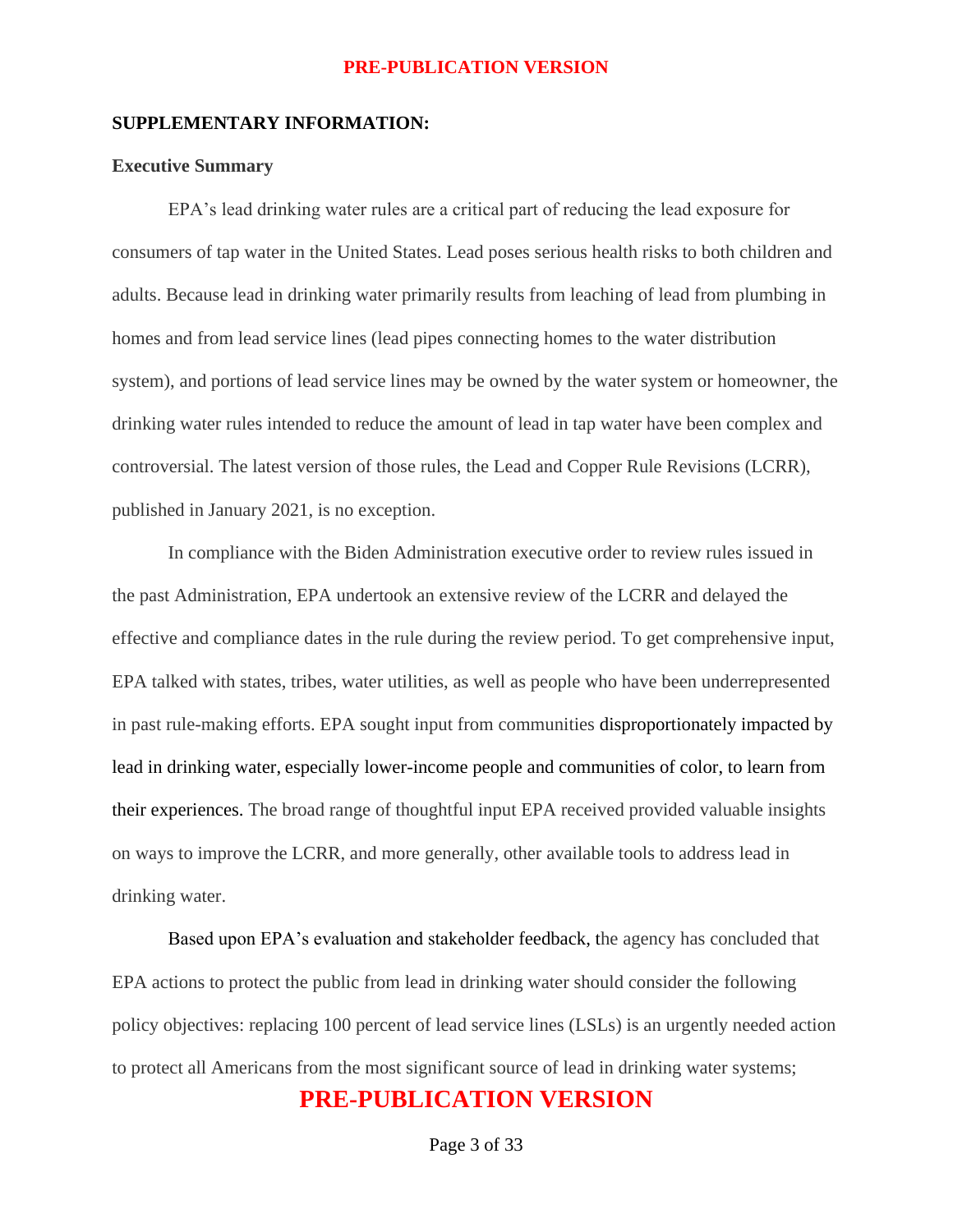equitably improving public health protection for those who cannot afford to replace the customer-owned portions of their LSLs; improving the methods to identify and trigger action in communities that are most at risk of elevated drinking water lead levels; and exploring ways to reduce the complexity of the regulations.

To achieve these policy objectives, EPA intends to take the following regulatory and nonregulatory actions: First, EPA intends to propose for public comment a new rule to revise the LCRR to advance the goals described above while balancing stakeholder interests and incorporating required economic, environmental justice, and other analyses. A regulatory framework that addresses these considerations, combined with the other actions described in this document, has the potential to permanently eliminate the most significant source of lead contamination, better target other actions to reduce lead exposure where the highest risks are presented, and provide equitable protections to all Americans. At the same time, because the LCRR provides additional protections relative to the pre-existing rule and contains components (such as the LSL inventory) that supports any future rule, EPA is not further extending the effective date of the LCRR. Therefore, as explained herein, compliance with certain key provisions of the LCRR will not be delayed while the rulemaking is underway.

Because regulatory actions alone may not be adequate to achieve these policy objectives, this document also discusses important non-regulatory actions EPA intends to take, including programs to provide technical assistance and infrastructure funding.

### **I. Why EPA Reviewed the LCRR**

*Executive Order 13390 on Protecting Public Health*

### **PRE-PUBLICATION VERSION**

Page 4 of 33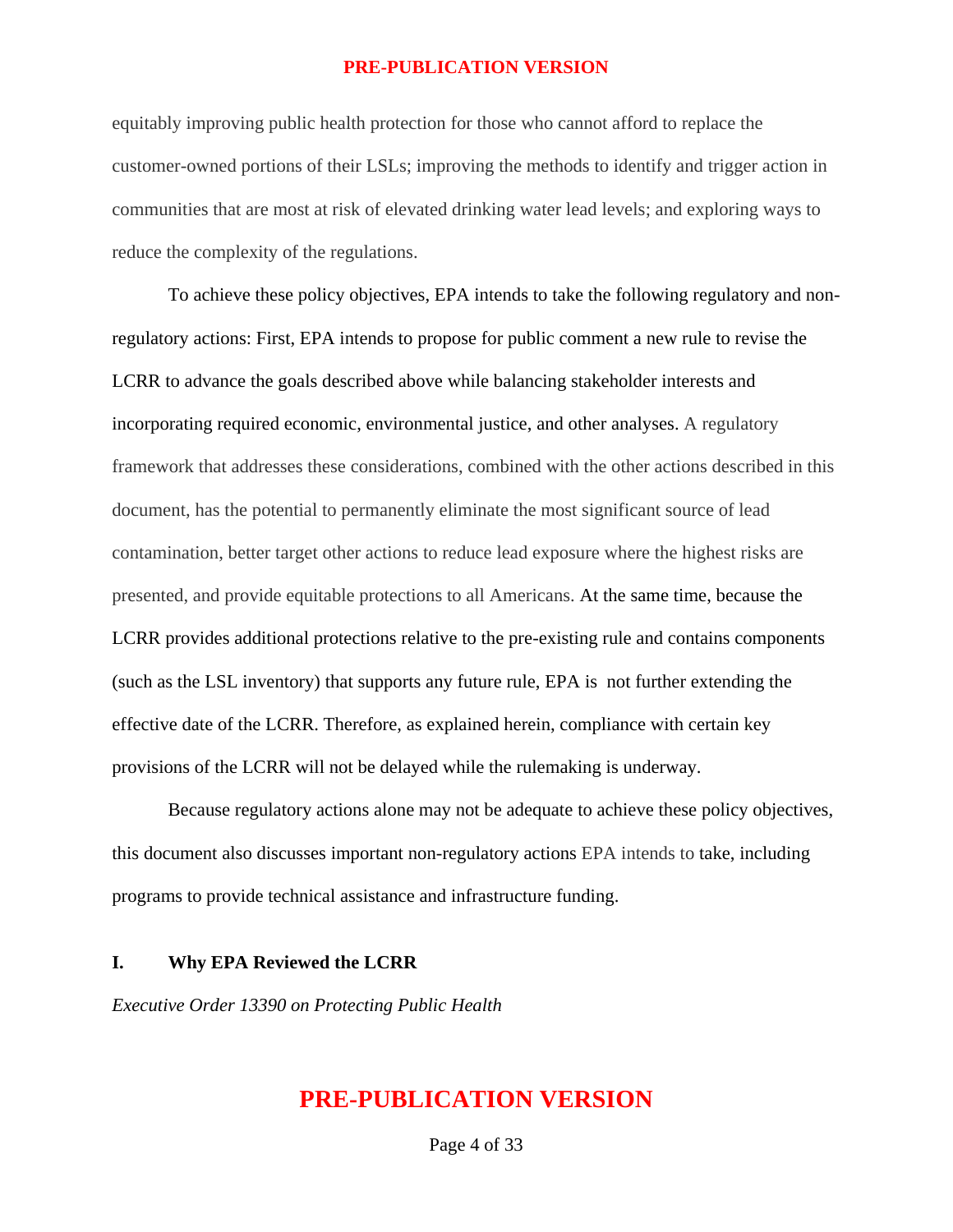On January 15, 2021, EPA published the "National Primary Drinking Water Regulation: Lead and Copper Rule Revisions" in the *Federal Register* (86 FR 4198) (LCRR). On January 20, 2021, President Biden issued the "Executive Order on Protecting Public Health and the Environment and Restoring Science to Tackle the Climate Crisis." (86 FR 7037, January 25, 2021) (Executive Order 13990). Section 1 of Executive Order 13990 states that it is "the policy of the Administration to listen to the science, to improve public health and protect our environment, to ensure access to clean air and water ..., and to prioritize both environmental justice and the creation of the well-paying union jobs necessary to deliver on these goals." Executive Order 13990 directs the heads of all Federal agencies to immediately review regulations that may be inconsistent with, or present obstacles to, the policy it establishes. On June 16, 2021, EPA published the National Primary Drinking Water Regulations: Lead and Copper Rule Revisions; Delay of Effective and Compliance Dates (86 FR 31939), which delayed the LCRR effective date until December 16, 2021, and the compliance date until October 16, 2024. During EPA's review, while the LCRR was delayed, EPA engaged with stakeholders to better understand their thoughts and concerns about the LCRR.

### *Stakeholder Concerns*

EPA heard significant concerns from many drinking water stakeholders about the LCRR. These concerns included whether the rule will adequately protect public health, the confusion it might create about drinking water safety, and the implementation burden that will be placed on systems and states. Stakeholders also expressed concerns that EPA did not provide adequate opportunities for a public hearing in the development of the LCRR that was published on January 15, 2021 (86 FR 4198), and did not provide a complete or reliable evaluation of the costs and benefits of the proposed LCRR. The delay in the effective date of the LCRR enabled the

**PRE-PUBLICATION VERSION**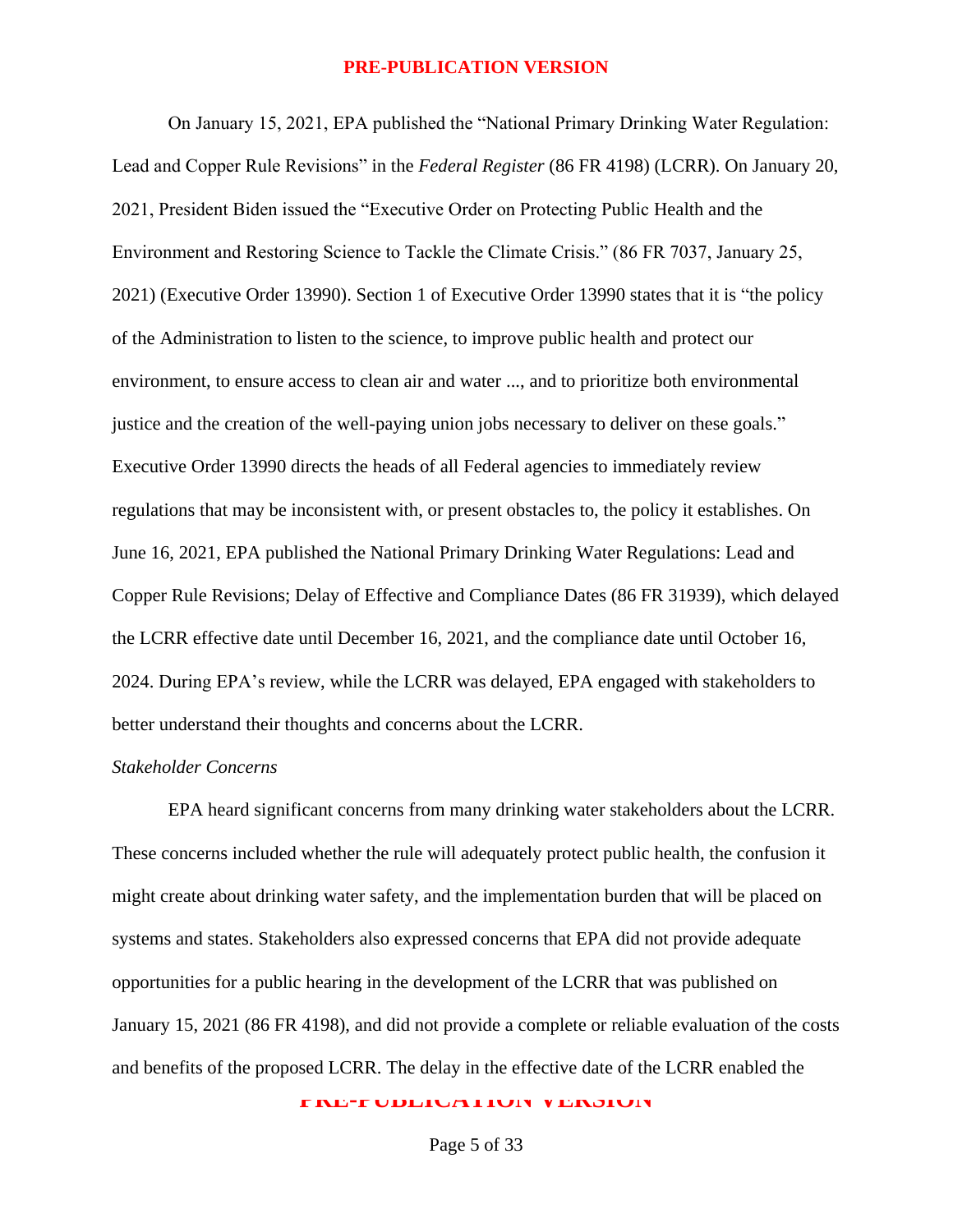Agency to engage meaningfully with the public regarding this important public health regulation before it took effect.

#### *Lead Exposure Health Risks*

Lead exposure is a critical public health issue. Its adverse effects on children and the general population are serious and well known. Lead has acute and chronic impacts on the body. Lead exposure causes damage to the brain and kidneys and may interfere with the production of red blood cells that carry oxygen to all parts of the body<sup>1</sup>. The most susceptible life-stages are the developing fetus, infants, and young children. The Centers for Disease Control and Prevention (CDC) states that "no safe blood lead level in children has been identified" 2 . Because they are growing, children's bodies absorb more lead than adults do, and their brains and nervous systems are more sensitive to its damaging effects. As a result, even low-level lead exposure is of particular concern to children.

The association between lead and adverse cardiovascular effects, renal effects, reproductive effects, immunological effects, neurological effects, and cancer has been documented in the EPA 2013 Integrated Science Assessment for Lead<sup>3</sup>, the U.S. Department of Health and Human Services (HHS) National Toxicology Program (NTP) Monograph on Health Effects of Low-Level Lead<sup>4</sup>, and the Agency for Toxic Substances and Disease Registry (ATSDR) 2020 Toxicological Profile for Lead<sup>5</sup>. EPA's Integrated Risk Information System (IRIS) Chemical Assessment Summary provides additional health effects information on lead.

<sup>&</sup>lt;sup>1</sup> CDC. 2020. ATSDR Toxicological Profile for Lead. Atlanta, GA

<sup>2</sup> CDC. 2018. Lead. Atlanta, GA. https://www.cdc.gov/nceh/lead/default.htm.

<sup>3</sup> USEPA. 2013. Integrated Science Assessment for Lead. Office of Research and Development. (EPA/600/R-10/075F). Research Triangle Park, NC.

<sup>4</sup> HHS. 2012. NTP Monograph on Health Effects of Low-Level Lead. Durham, NC.

<sup>5</sup> CDC. 2020. ATSDR Toxicological Profile for Lead. Atlanta, GA.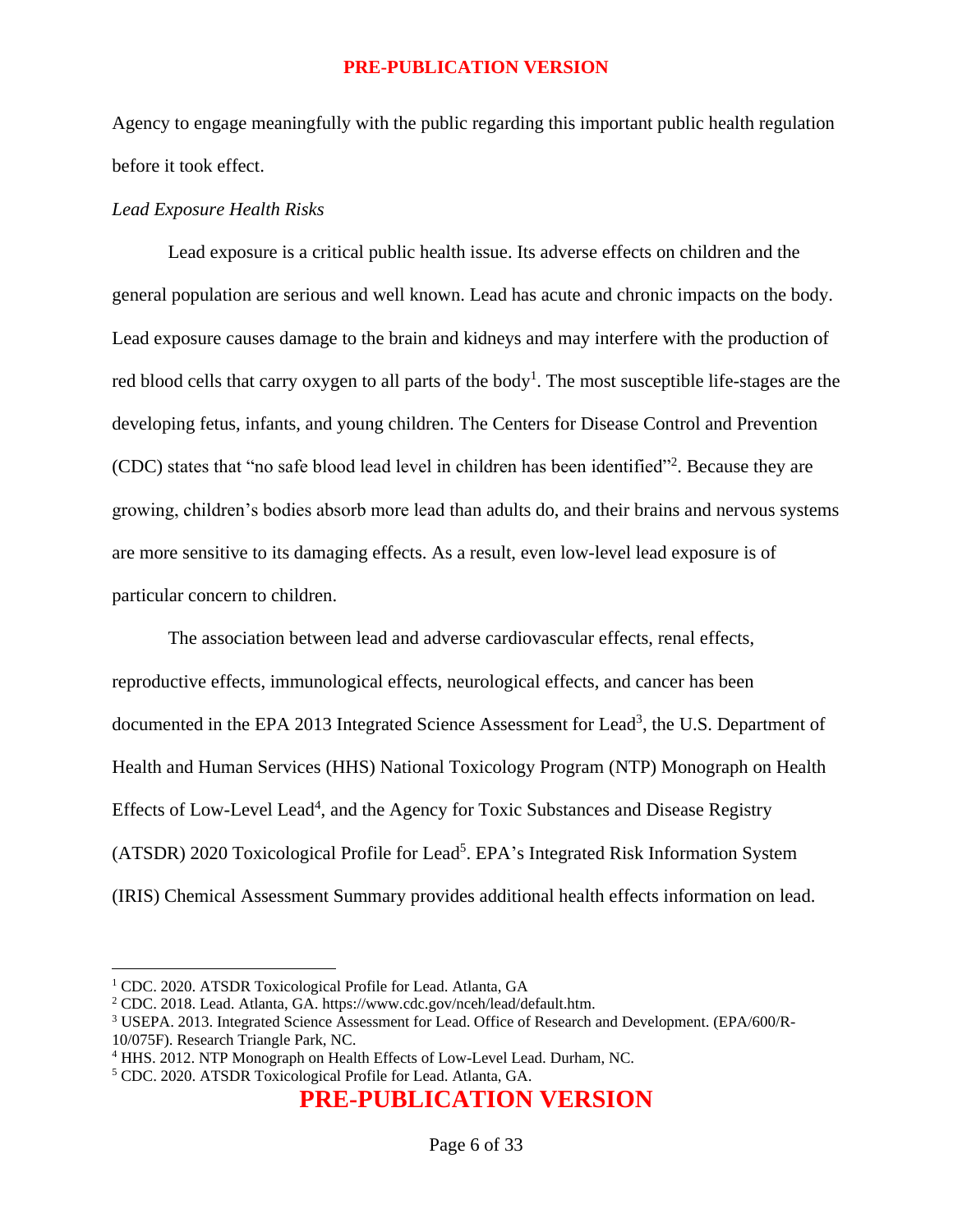### *Disproportionate Exposure to Lead*

The environmental justice analysis for the final LCRR found that minority and lowincome populations appear to be disproportionately exposed to the risks of lead in drinking water delivered by community water systems<sup>6</sup>. LSLs are typically the primary source of lead in drinking water<sup>7</sup>, meaning their presence is likely a driver of this disproportionate exposure given that these populations tend to live in older housing where LSLs are more likely to have been installed. Because of disparities in the quality of housing, community economic status, and access to medical care, lower-income people are also disproportionately affected by lead from other media. For example, children of color and children in low-income communities are more likely to live in proximity to lead-emitting industries and to live in urban areas, which are more likely to have contaminated soils, contributing to their overall exposure (Leech et al., 2016<sup>8</sup>). Additionally, non-Hispanic black people are more than twice as likely as non-Hispanic whites to live in moderately or severely substandard housing, which is more likely to present risks from deteriorating lead-based paint (Leech et al., 2016; White et al., 2016).<sup>9</sup> The disparate exposure to all sources of environmental lead experienced by low-income people and communities of color may be exacerbated because of their more limited resources for remediating LSLs, which can be a significant source of lead exposure. In addition, a higher incidence of rental housing in these

<sup>6</sup> See Chapter 8, section 8.11, of the USEPA Economic Analysis for the Final Lead and Copper Rule Revisions, December 2020.

<sup>7</sup> AwwaRF (now the Water Research Foundation). 2008. Contribution of Service Line and Plumbing Fixtures to Lead and Copper Rule Compliance Issues. 978–1–60573–031–7.

<sup>8</sup> Leech, T.G., E.A. Adams, T.D. Weathers, L.K. Staten, and G.M. Filippelli. 2016. Inequitable chronic lead exposure. Family & Community Health 39(3):151–159.

<sup>9</sup> White, B.M., H.S. Bonilha, and C. Ellis. 2016. Racial/ethnic differences in childhood blood lead levels among children < 72 months of age in the United States: A systematic review of the literature. Journal of Racial and Ethnic Health Disparities 3(1):145–153.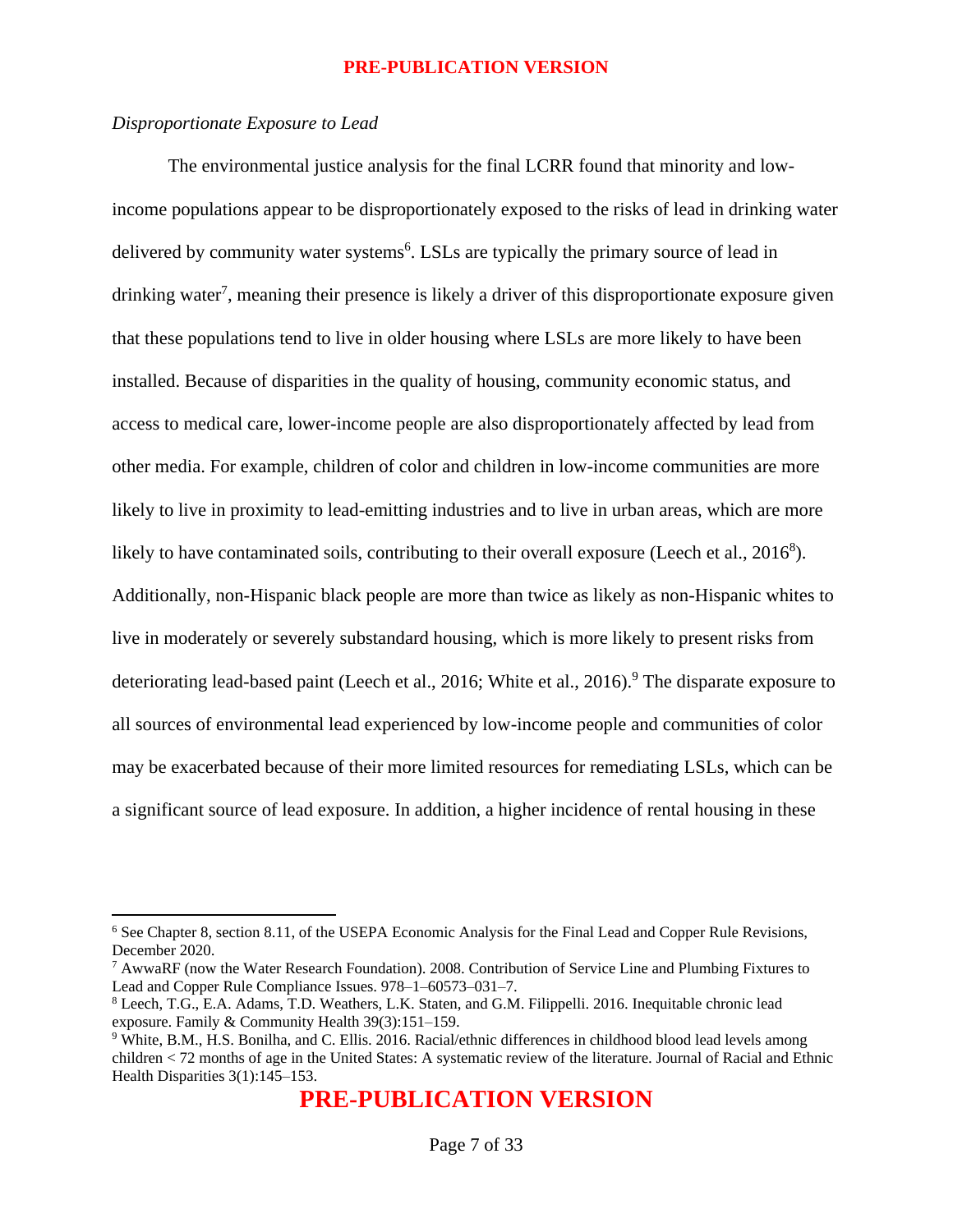communities creates an additional barrier to lead service line replacement (LSLR) where the property owner does not consent to full replacement.

EPA reviewed the LCRR in light of the serious stakeholder concerns about it; the adverse health effects of lead; and the potential environmental justice issues associated with lead exposure. For a more detailed explanation of the decision to review the LCRR, see "National Primary Drinking Water Regulations: Lead and Copper Rule Revisions; Delay of Effective and Compliance Dates" (86 FR 31939) (June 16, 2021); "National Primary Drinking Water Regulations: Lead and Copper Rule Revisions; Delay of Effective and Compliance Dates" (86 FR 14063) (March 12, 2021); and "National Primary Drinking Water Regulations: Lead and Copper Rule Revisions; Delay of Effective Date" (86 FR 14003) (March 12, 2021).

### **II. EO 13990 Review Process**

### *EPA's Process for Engagement*

EPA hosted a series of virtual engagements from April to August 2021 to obtain public input on the review of the LCRR. EPA also opened a docket, from April 5, 2021 to July 30, 2021, to accept written comments, suggestions, and data from the public. Summaries of these engagements, including summaries of the meetings and written comments, can be found in the docket, EPA-HQ-OW-2021-0255 at https://www.regulations.gov/. Recordings of the public listening sessions and community, tribal, and national stakeholder association roundtables can also be found in the docket. The virtual engagement meetings included two public listening sessions, ten community roundtables, a tribal roundtable, a national stakeholder association roundtable, a national co-regulator meeting, and a meeting with organizations representing elected officials. A diverse group of individuals and associations provided feedback through

## **PRE-PUBLICATION VERSION**

Page 8 of 33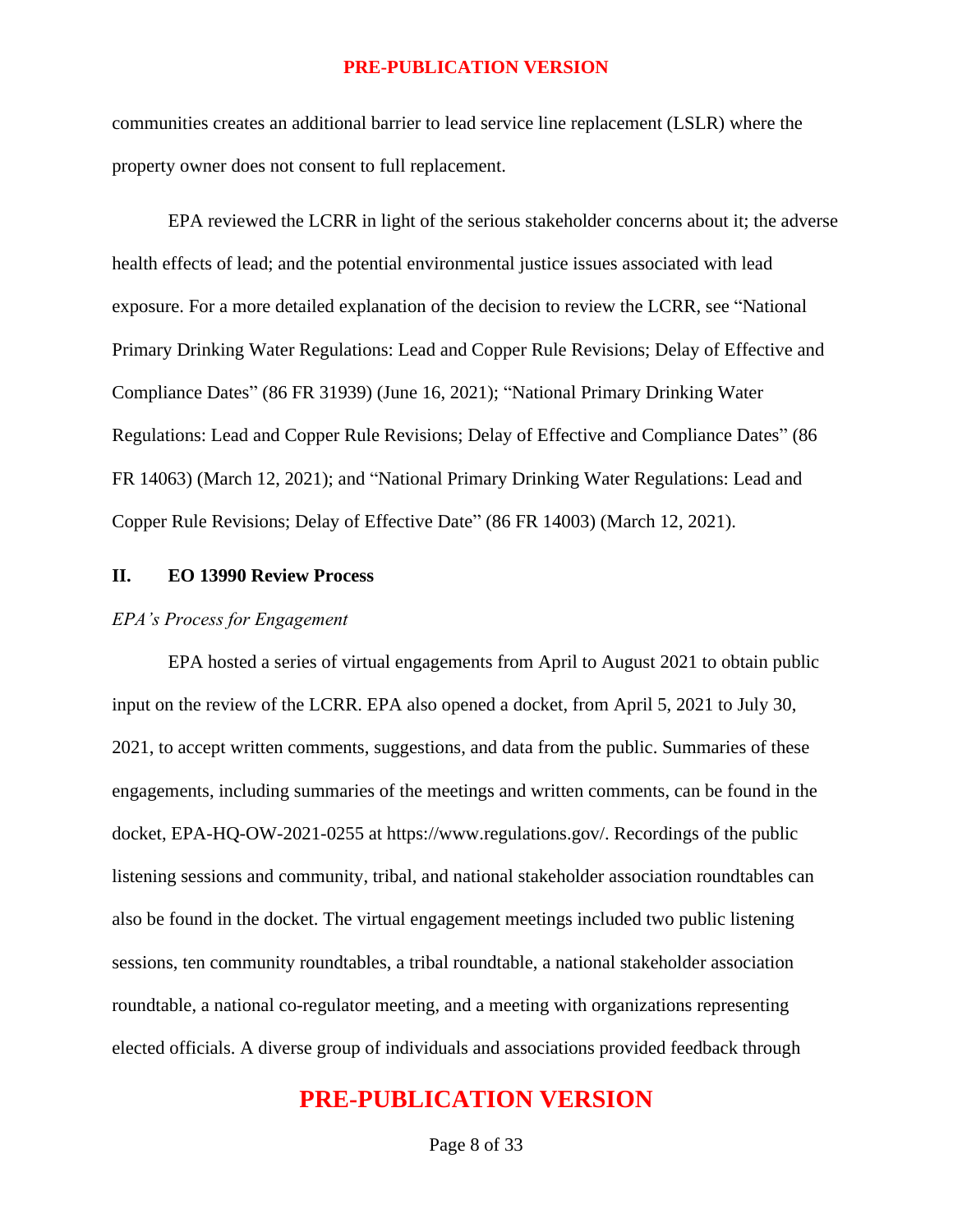these meetings and the docket, including people from communities impacted by lead in drinking water, local governments, water utilities, tribal communities, public health organizations, environmental groups, environmental justice organizations, and co-regulators.

EPA specifically sought engagement with communities that have been disproportionately impacted by lead in drinking water, especially lower-income people and communities of color that have been underrepresented in past rule-making efforts. EPA hosted roundtables with individuals and organizations from Pittsburgh, PA; Newark, NJ; Malden, MA; Washington, DC; Newburgh, NY; Benton Harbor and Highland Park, MI; Flint and Detroit, MI; Memphis, TN; Chicago, IL; and Milwaukee, WI. These geographically-focused roundtables included a range of participants including local government entities, community organizations, environmental groups, local public water utilities, and public officials. EPA worked with community representatives to develop meeting agendas that reflected community priorities. Each community roundtable included a presentation by local community members. EPA held a separate roundtable with representatives from tribes and tribal communities. Participants in all roundtables were invited to share diverse perspectives with the agency through verbal discussion and a chat feature. EPA obtained detailed, valuable feedback from these engagements, which often focused on the lived experiences of people impacted by lead in drinking water.

#### *Public Comments received by EPA*

Many commenters, in their statements at virtual engagements and in their written materials provided to the docket, expressed concern that the LCRR would not provide equitable public health protections and would be difficult to implement. Commenters also provided many suggestions beyond the LCRR to reduce drinking water lead exposure.

## **PRE-PUBLICATION VERSION**

Page 9 of 33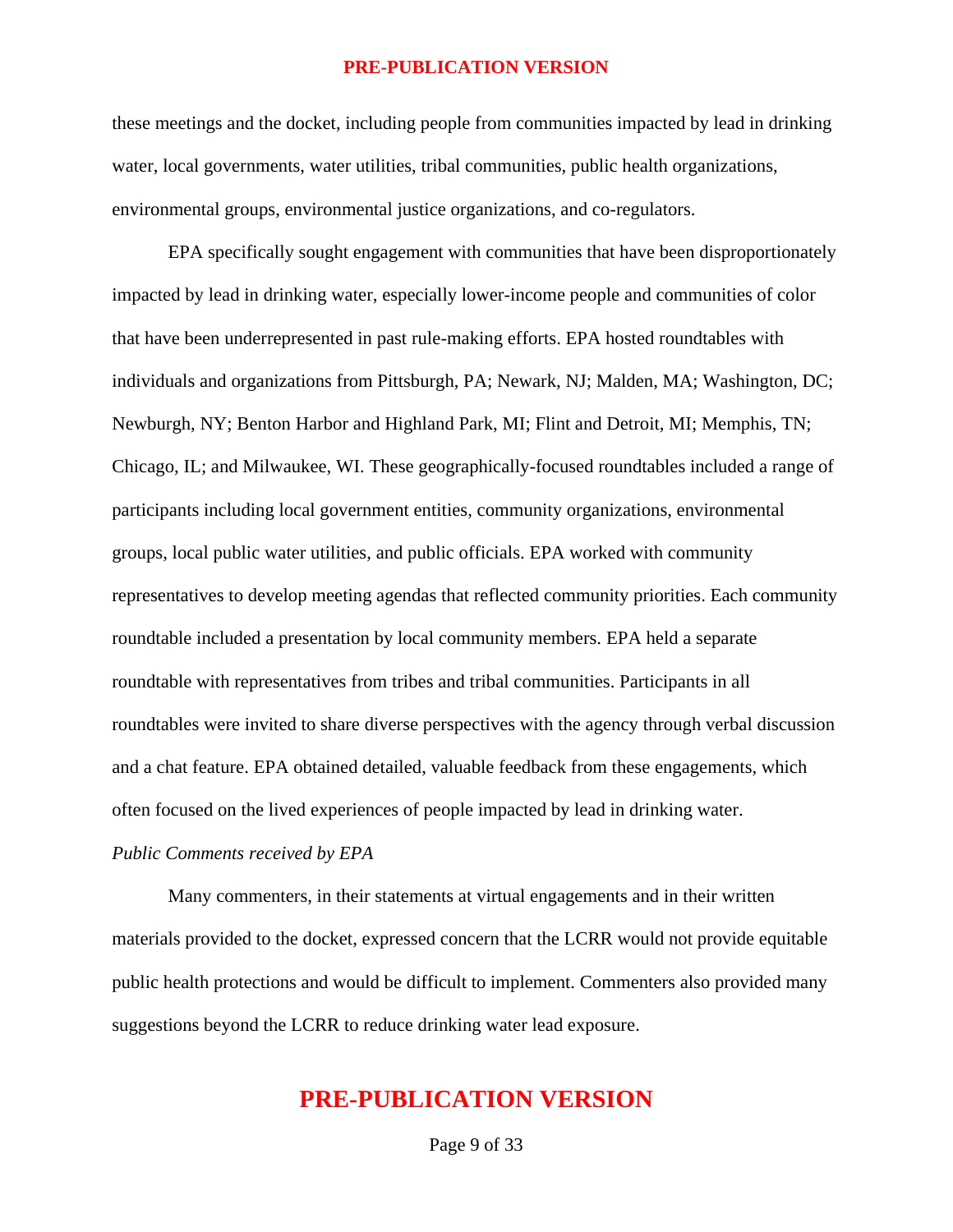While commenters provided feedback on all aspects of the LCRR, most comments focused on LSLR, the action level (AL) and trigger level (TL), tap sampling, public education, and sampling for lead in schools and child-care facilities. Each of these topics are discussed in more detail below.

**PRE-PUBLICATION VERSION** *Lead Service Line Replacement:* Nearly all commenters expressed support for the goal of full replacement of all the nation's lead service lines. Many commenters raised concerns regarding LSLR and the financial and public health burdens placed on communities. Some participants noted the frequent split ownership of LSLs between water systems and property owners and that the LCRR does not prohibit partial replacements in which the private LSL remains in place if a customer is unwilling or unable to replace the private-side LSL. Partial replacements can cause elevated lead levels due to the physical disturbance associated with the practice as well as the potential for galvanic corrosion with the new portion of the service line. Frequent suggestions included: a regulatory requirement for water systems to proactively replace all LSLs over a defined time period (e.g., 10-15 years) regardless of drinking water lead levels, a ban on all or certain partial replacements, and increased financial support for LSLR coordinated across Federal agencies. One participant also suggested the use of opportunity zone funds to provide tax incentives for replacement. Some commenters did not support a complete ban on partial LSLR, stating that there are some situations where they are necessary and that risk mitigation steps can reduce lead levels associated with partial replacements while maintaining water service for drinking, basic sanitation, and fire suppression purposes. Many commenters expressed that individual homeowners should not be asked to pay for the replacement of any part of an LSL. Many commenters also expressed the need for equitable distribution of funding for LSLR, noting that low-income people and communities of color are disproportionately served by

Page 10 of 33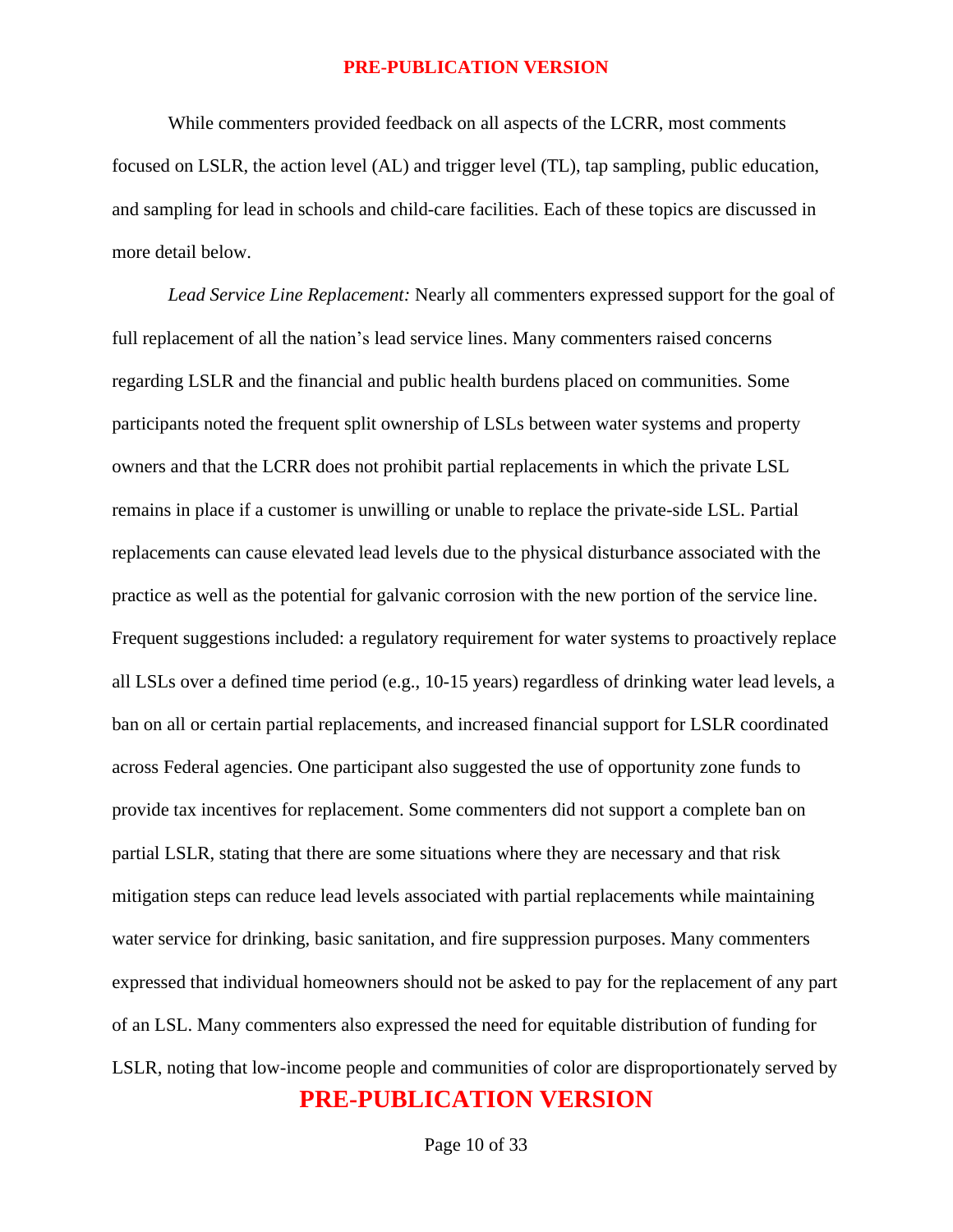LSLs and lack the resources to replace them. Commenters expressed the need for state and federal assistance, cautioning that funding LSLR by rate revenue could disproportionately affect low-income households given potential impacts on water rates. Some commenters also discussed potential barriers to private-side replacement, including local or state ordinances that may limit water system access to private property, restrictions on using rate revenue for such projects, or the possibility that customers may decline replacement even when available at no cost to them. Many commenters also observed that renters lack the ability to compel the replacement of the portions of LSLs that are owned by their landlords. Additionally, a few commenters cautioned that only conducting LSLR in conjunction with existing planned infrastructure projects may result in LSLs remaining in communities that have experienced historic disinvestment, particularly communities of color. Several commenters also expressed support for strengthening the LSL inventory requirements, including setting a deadline for identifying service line material and including lead connectors in the definition of a LSL for purposes of the inventory.

**PRE-PUBLICATION VERSION** *Action Level (AL):* Most commenters expressed concern that the LCRR did not lower the lead AL. Some requested that EPA reconsider setting a Maximum Contaminant Level (MCL) for lead at 5 parts per billion (ppb) and that the agency reduce the AL (e.g., 10, 5, or 1 ppb) if an MCL is not set. These commenters stated that the MCL or AL should be lowered to compel more systems to take actions to reduce drinking water lead exposure. Several commenters suggested removing the TL and reducing the AL to 10 ppb, noting that the use of two regulatory values would create confusion and be onerous to implement. These commenters noted that adding a TL that compels similar but different actions for LSLR, corrosion control, and public education creates confusion regarding which actions systems must take. Some commenters noted that the TL and AL also create confusion regarding health risks since neither is a health-based number.

Page 11 of 33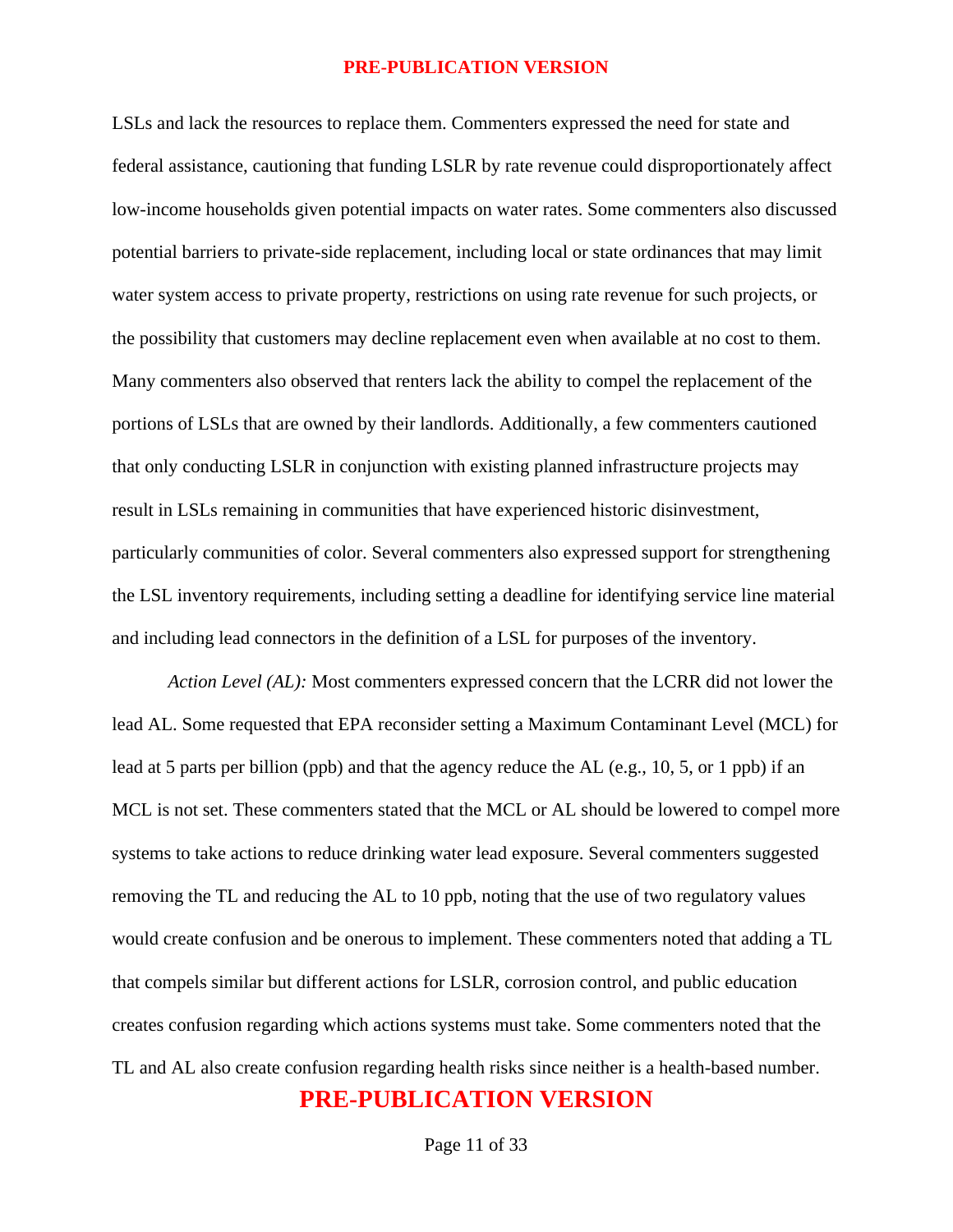Some commenters discussed high childhood blood lead levels in their communities, noting that health impacts occur at levels much lower than the AL. Others did not support reducing the AL from 15 ppb, citing feasibility and the burden on water systems.

*Tap Sampling:* Many commenters expressed support for requiring first and fifth liter samples in homes served by LSLs and using the samples with the highest levels of lead in 90<sup>th</sup> percentile calculations. Commenters emphasized the need to prioritize the most at-risk populations in tap sample site selection. Several commenters recommended allowing water systems to maintain existing compliance tap sampling schedules.

*Public Education Materials:* A common recommendation was that the LCRR should require accessible public education materials and outreach to residents about lead risk. EPA was urged to ensure that public education information is provided in multiple languages and appropriate for people with different reading levels. Many commenters also called for more proactive communication about lead in drinking water and for clarity in general communications from water systems regarding the potential for lead in drinking water. Multiple commenters emphasized the need for public education targeted specifically towards renters. Commenters suggested that regulators and water systems should partner with local trusted messengers and organizations to conduct community outreach. There were also many commenters who expressed concerns with the number of public education and notification requirements. Some recommended streamlining the requirements and reducing certifications to primacy agencies.

**PRE-PUBLICATION VERSION** *Water Testing in Schools and Child-Care Facilities:* Some commenters identified the inherent shortcomings of the LCRR's schools and child-care lead testing requirement given the statutory limitations of the Safe Drinking Water Act. Commenters recommended that more coordination between the water system and relevant entities, such as child-care facilities and

Page 12 of 33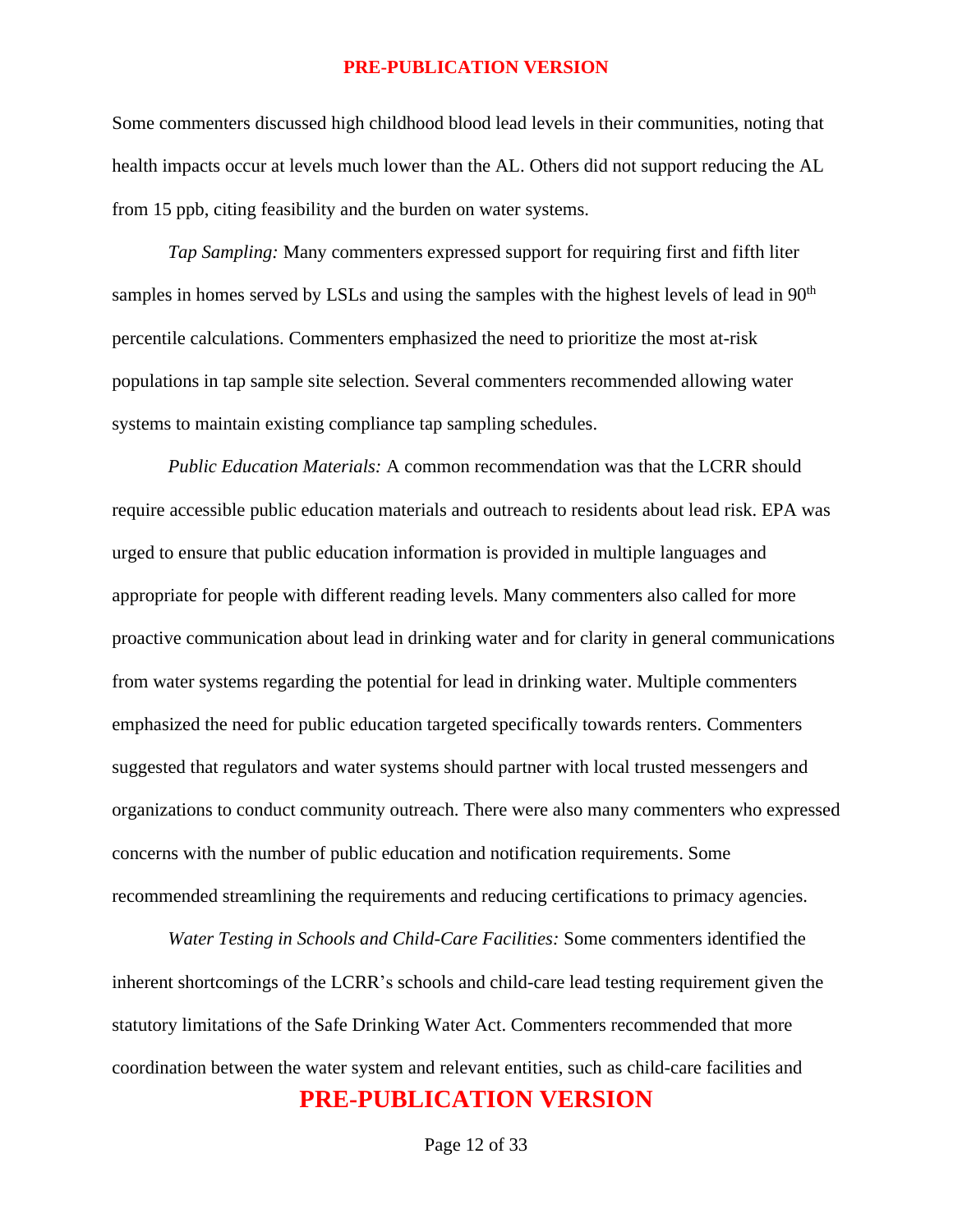state or local licensing entities, could improve outcomes. Many commenters recommended expansion of the requirements for water system-conducted lead testing in schools and child-care facilities. These recommendations included requiring sampling all elementary and secondary schools, more frequent sampling at more taps, making results public, and requiring remediation measures or installation of filters. Other commenters expressed concern regarding the ability of schools and child-care facilities to address lead issues given the potential associated financial, technical, and staff burdens. Some commenters also requested that EPA allow previous school and child-care sampling efforts to count towards the LCRR requirement while a few others stated that water systems should not be responsible for sampling in schools and child-care facilities.

*Additional Comments:* EPA also received comments on other areas of the LCRR, including corrosion control treatment (CCT) related requirements, "find-and-fix" (see below), and small system flexibility. On CCT, commenters requested:

- More flexibility in CCT requirements;
- Additional oversight of CCT decisions;
- Additional water quality parameter (WQP) monitoring; and
- More frequent monitoring after source or treatment changes.

Multiple commenters expressed support for the intention of find-and-fix provisions, which require water systems to follow up with customers where tap sampling was conducted to identify the cause of a lead sample exceeding 15 ppb. Some commenters raised potential implementation challenges for find-and-fix requirements including cases of repeat exceedances and customer inability or unwillingness to address lead in premise plumbing. Commenters supported limiting the flexibility provided by the small system options. Many commenters also

## **PRE-PUBLICATION VERSION**

Page 13 of 33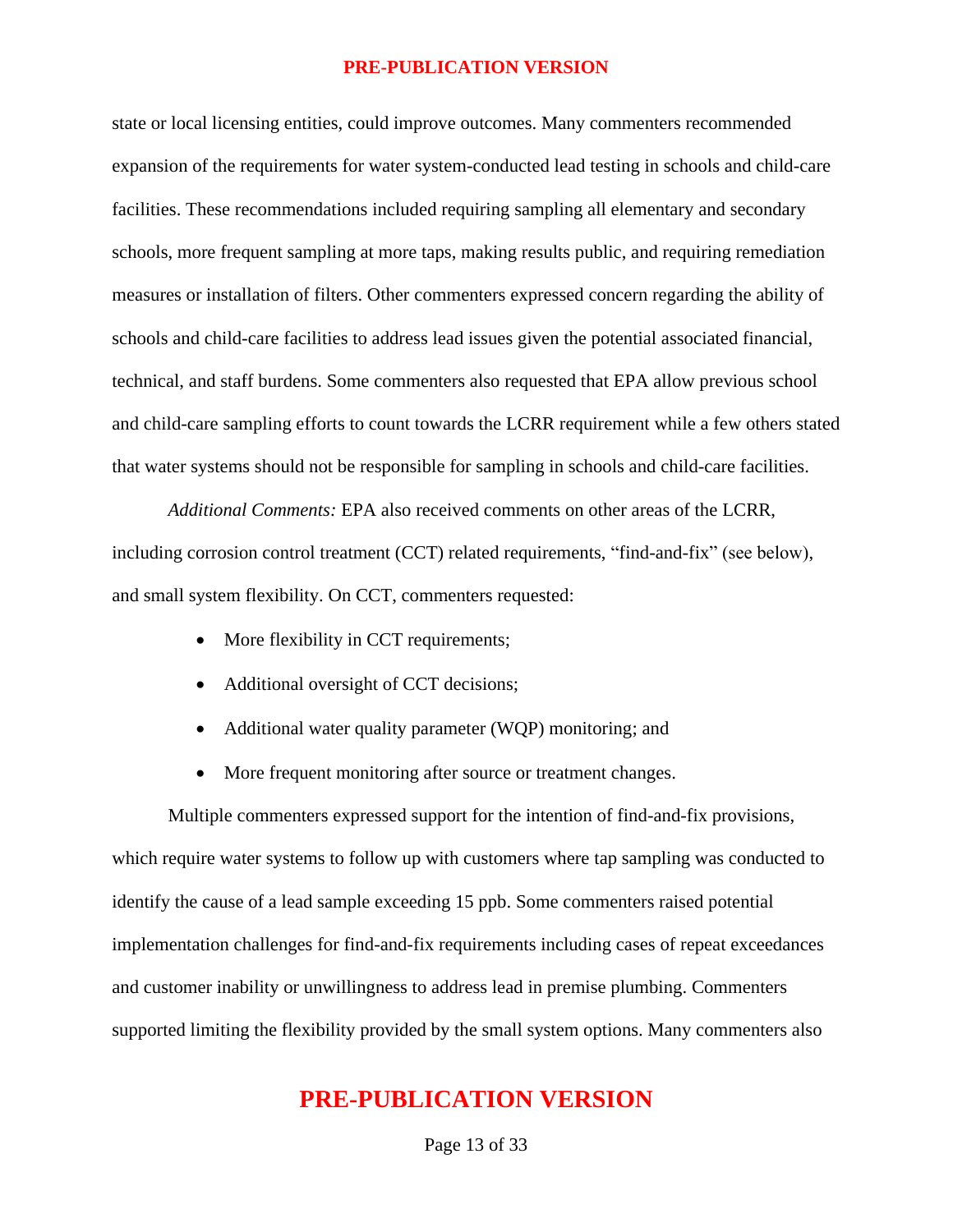requested timely guidance on a range of rule topics, including LSL inventory development, tap sampling site selection, CCT, and find-and-fix.

Most commenters requested that EPA revise the LCRR, citing inadequate health protection. However, some commenters urged EPA to implement the LCRR as finalized, and requested that if the agency makes further revisions that it suspend compliance dates, citing regulatory uncertainty.

#### **III. Outcome of LCRR Review**

Based upon EPA's evaluation and stakeholder feedback, EPA has determined that there is a range of potential regulatory and non-regulatory actions the agency can take to further reduce drinking water lead exposure.

EPA finds that although the LCRR improves public health protection in comparison to the previous version of the rule, there are significant opportunities to further improve upon it to achieve increased protection of communities from lead exposure through drinking water. Specifically, after hearing from stakeholders, including during the engagements that took place over the last nine months, the agency has concluded that regulations and other non-regulatory actions to protect the public, from lead in drinking water, should consider: the urgent need to replace LSLs as quickly as possible to protect all Americans from the most significant source of drinking water lead,; equitably improving public health protection for those who cannot afford to replace the customer-owned portions of their LSLs; and improving the methods to identify and trigger action in communities that are most at risk of elevated drinking water lead levels. A framework including regulatory and nonregulatory actions to address these considerations has the potential to permanently eliminate the most significant sources of drinking water lead

## **PRE-PUBLICATION VERSION**

Page 14 of 33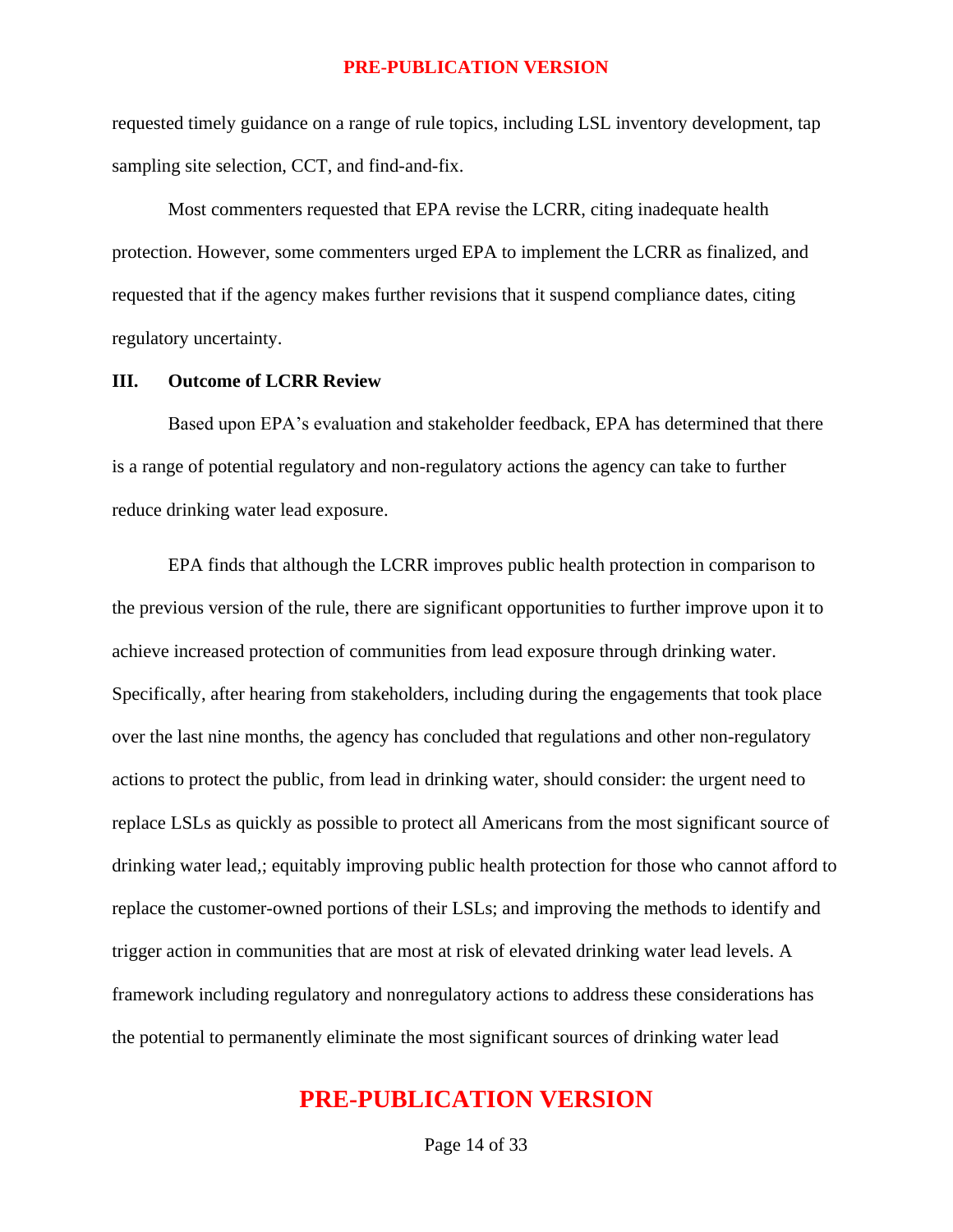contamination, better target other actions to reduce lead exposure to where the highest risks are presented, and provide equitable protections to all Americans. Accordingly, EPA intends to propose for public comment a rulemaking to revise the LCRR as part of its overall strategy to advance these policy goals while balancing stakeholder interests, and incorporating required economic, environmental justice, and other analyses, and to take other steps towards these goals. And, as with any rulemaking, EPA will maintain an open mind and looks forward to receiving comments on its proposed new rule. Each of these considerations is discussed more fully below.

First, our review impressed upon the agency the urgency of fully removing all lead service lines using any and all regulatory and non-regulatory tools available to EPA and its federal partners. Leaving millions of LSLs in place would result in generations of Americans being at risk of significant lead exposure through their drinking water. Where present, LSLs are the most significant source of drinking water lead exposure.<sup>10</sup> These LSLs present a risk of sustained lead exposure through drinking water, which presents a risk of damage to the brains of children and the kidneys and other critical functions of adults. EPA estimates that the LCRR would result in replacements of only approximately five percent of LSLs over a 35-year period. Our review leads the agency to believe that there are opportunities to do significantly more to address this urgent public health risk. EPA plans to seek comment on how revisions to the LCRR could advance the Administration's priority of removing 100 percent of LSLs.

Second, based on EPA's review of the LCRR, the agency believes there are significant potential opportunities to revise the LCRR to ensure that it equitably improves public health protection for all, regardless of their economic status, to avoid exacerbating existing health and

<sup>&</sup>lt;sup>10</sup> AwwaRF. 2008. Contribution of Service Line and Plumbing Fixtures to Lead and Copper Rule Compliance Issues. 978–1–60573–031–7.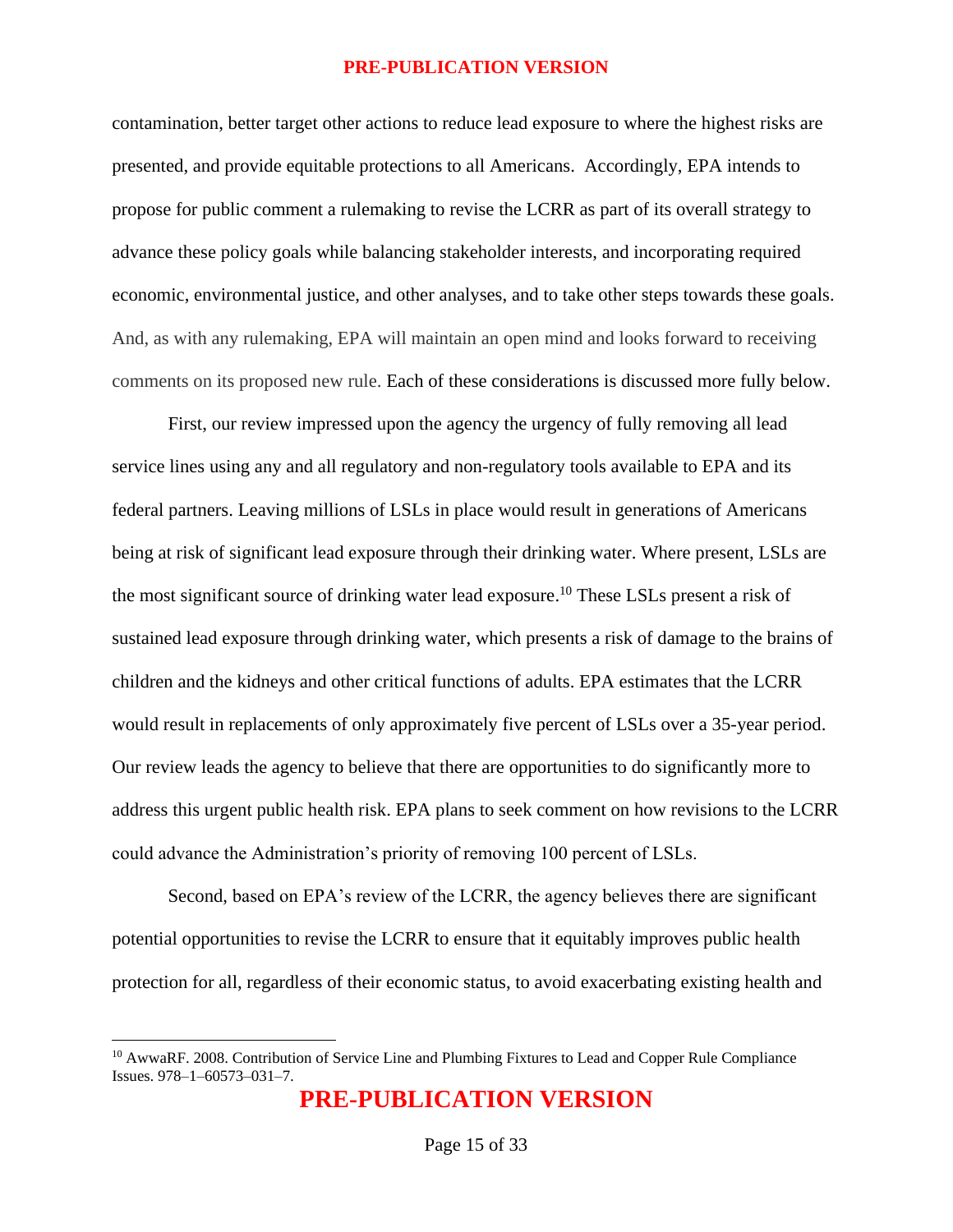economic inequalities. To reach this goal, EPA will explore potential regulatory revisions in combination with financial assistance programs and partnerships targeted to disadvantaged consumers, regardless of whether they are homeowners, in an effort to direct limited community resources towards low-income households that have been historically underserved. Communities such as Newark, New Jersey, and Flint, Michigan have shown that full LSLR can be equitably achieved when there is both a regulatory requirement and a commitment to prioritize funding.

Third, EPA's review of the LCRR leads the agency to conclude that there are opportunities to better identify the communities that are most at risk of elevated drinking water lead levels and explore ways to compel action before consumers have been put at risk, rather than only after a lead action level exceedance. Specifically, EPA is considering potential revisions to the LCRR to expeditiously compel steps to replace lead service lines and ensure that the higher tap sampling result is used for measuring compliance, including levels found in the service line or in plumbing fixtures inside homes. In addition, EPA is considering potential revisions to the LCRR to reduce complexity from the lead action and trigger levels in particular and ensure that the rule is easily understandable and triggers appropriate and feasible corrective actions.

### **IV. Planned Actions to Address Lead in Drinking Water**

To protect public health and fully and equitably meet the requirements of the Safe Drinking Water Act, the agency intends to propose for comment revisions to the Lead and Copper Rule and to undertake non-regulatory actions. This section describes the potential improvements to the LCRR that EPA plans to explore through a notice and comment rulemaking and additional actions EPA is contemplating to ensure greater public health protection from lead in drinking water.

### **PRE-PUBLICATION VERSION**

Page 16 of 33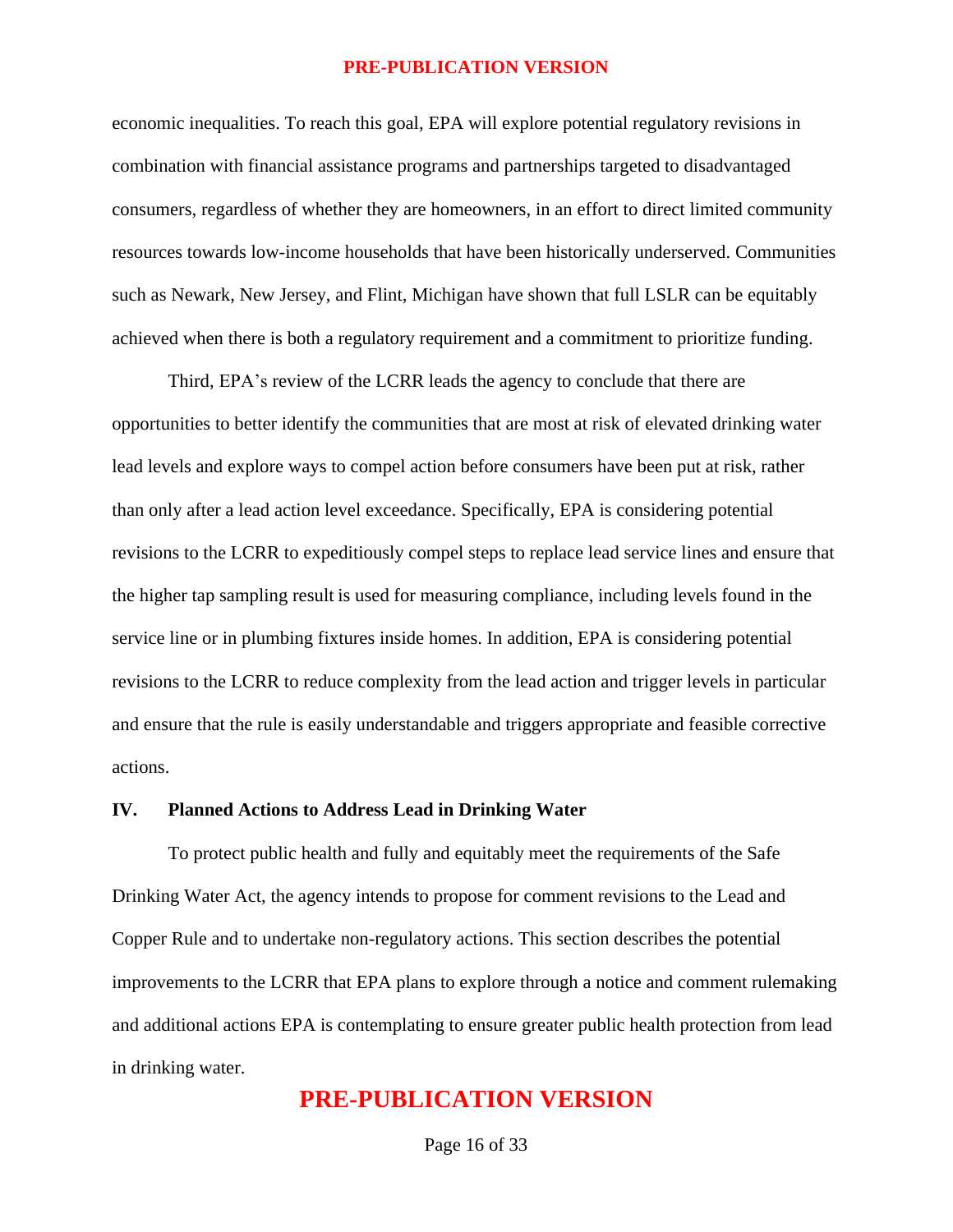### *A. New Regulation: Lead and Copper Rule Improvements*

EPA intends to immediately begin to develop a proposed National Primary Drinking Water Regulation: Lead and Copper Rule Improvements (LCRI) to address the issues identified in the EO 13990 review. EPA will follow all Safe Drinking Water Act (SDWA) and other relevant statutory and EO requirements in proposing the LCRI and taking final action on the proposal, including all necessary economic and environmental justice analyses and the consideration of alternatives and public comment. EPA intends to take final action on the LCRI proposal prior to the October 16, 2024 compliance date of the existing regulations (*i.e.*, the LCRR); the implications for compliance and primacy applications under the LCRR are discussed in detail below in Section IV.B. This schedule ensures that as little time as possible is lost before the improved public health protections of the LCRR and the LCRI can be realized in communities across the country.

#### *EPA's Intent to Propose LCR Improvements:*

EPA intends to propose changes to the LCRR to address the main opportunities for improvement identified in our review, as well as consider other potential improvements. These are described below.

### 1. Replacement of LSLs

First, there is a significant opportunity to improve the LCRR with regard to replacement of LSLs. Under the LCRR, water systems are only required to replace a small percentage of their LSLs and only after their customers are exposed to high lead levels. Water systems serving more than 10,000 people with more than 10 percent of samples above the action level of 0.015 mg/L need only replace 3 percent of their LSLs per year. These systems may stop their LSLR

## **PRE-PUBLICATION VERSION**

Page 17 of 33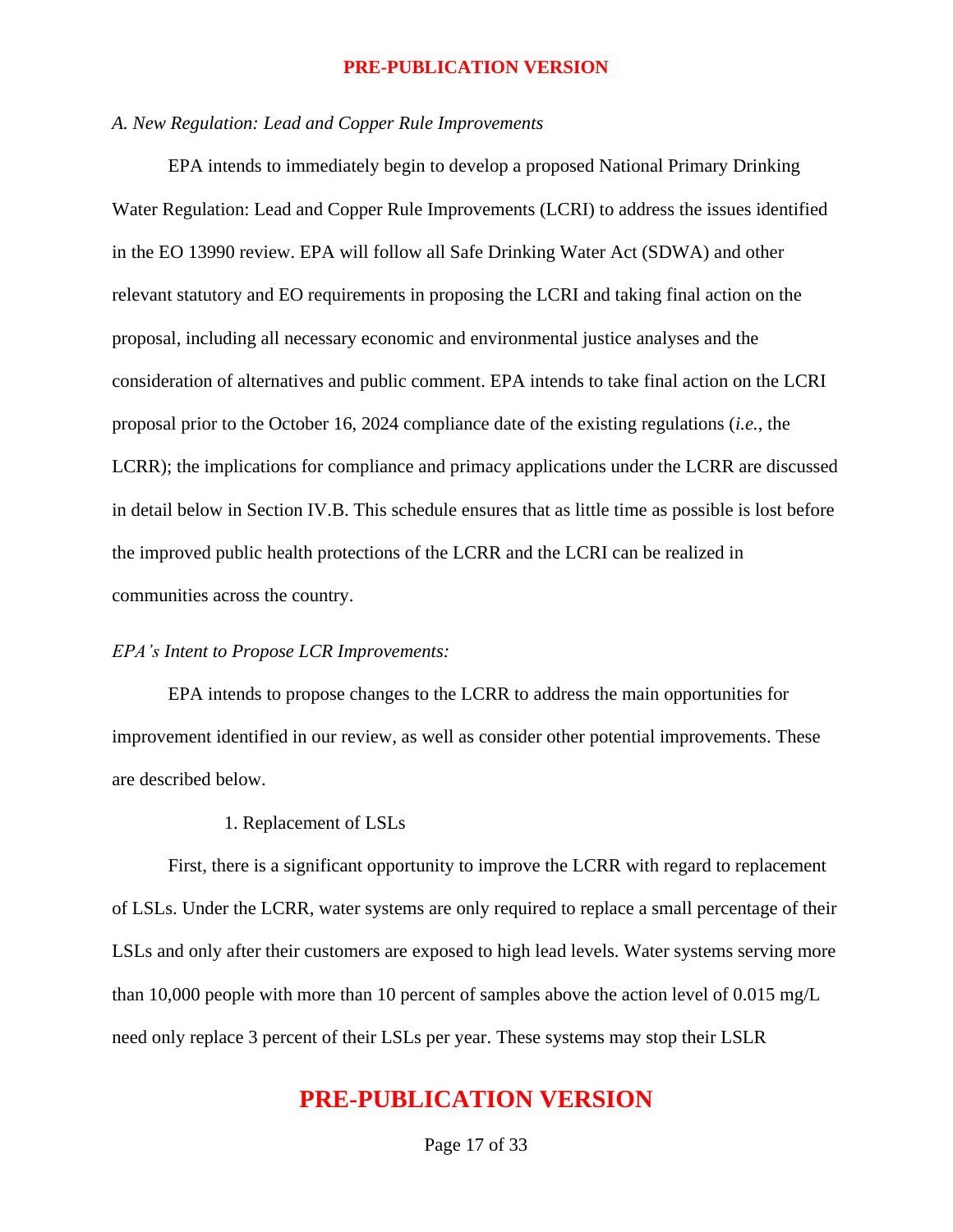programs in as little as two years if the system meets the action level in four consecutive 6 month monitoring periods. Large systems with  $90<sup>th</sup>$  percentile lead concentrations above the trigger level of 0.010 mg/L are only required to replace LSLs at a goal rate approved by the state. EPA projected that goal rate would likely be lower than 3 percent (USEPA,  $2020$ ).<sup>11</sup> Systems may stop these goal-based LSLR programs in as little as one year if the system meets the trigger level in two consecutive 6-month monitoring periods. Ultimately, most systems would be required to replace only a small portion of the LSLs in their distribution system: EPA projected that only 339,000 to 555,000 LSLs (out of 6.3 to 9.3 million LSLs) would be replaced over the 35-year period of analysis for the rulemaking (USEPA, 2020). This Administration believes it is an urgent priority to eliminate all LSLs to improve the health of our people. President Biden has called for replacement of all LSLs in the nation, which will improve public health while putting Americans to work.<sup>12</sup> To help achieve this goal, the recently enacted Bipartisan Infrastructure Law (BIL) provides \$15 billion in funding over the next five years for LSLR.

Given the serious risks of lead exposure through drinking water, replacing all LSLs is an important policy goal. The States of Michigan, Illinois, and New Jersey have recently passed laws requiring all of their water systems to proactively replace lead service lines. These are three of the five states with the highest estimated numbers of LSLs according to a 2016 national survey (Cornwell 2016).<sup>13</sup> Cornwell 2016 reported that the sum of the estimated number of LSLs in these three states is just over one-fourth of the remaining estimated number of LSLs in the country.

**PRE-PUBLICATION VERSION**

<sup>11</sup> USEPA. 2020. Economic Analysis for the Final Lead and Copper Rule Revisions. December 2020. Office of Water.

<sup>12</sup> https://www.whitehouse.gov/briefing-room/statements-releases/2021/03/31/fact-sheet-the-american-jobs-plan/ <sup>13</sup> Cornwell, D.A et al., National Survey of Lead Service Line Occurrence, Journal AWWA, April 2016, atE182.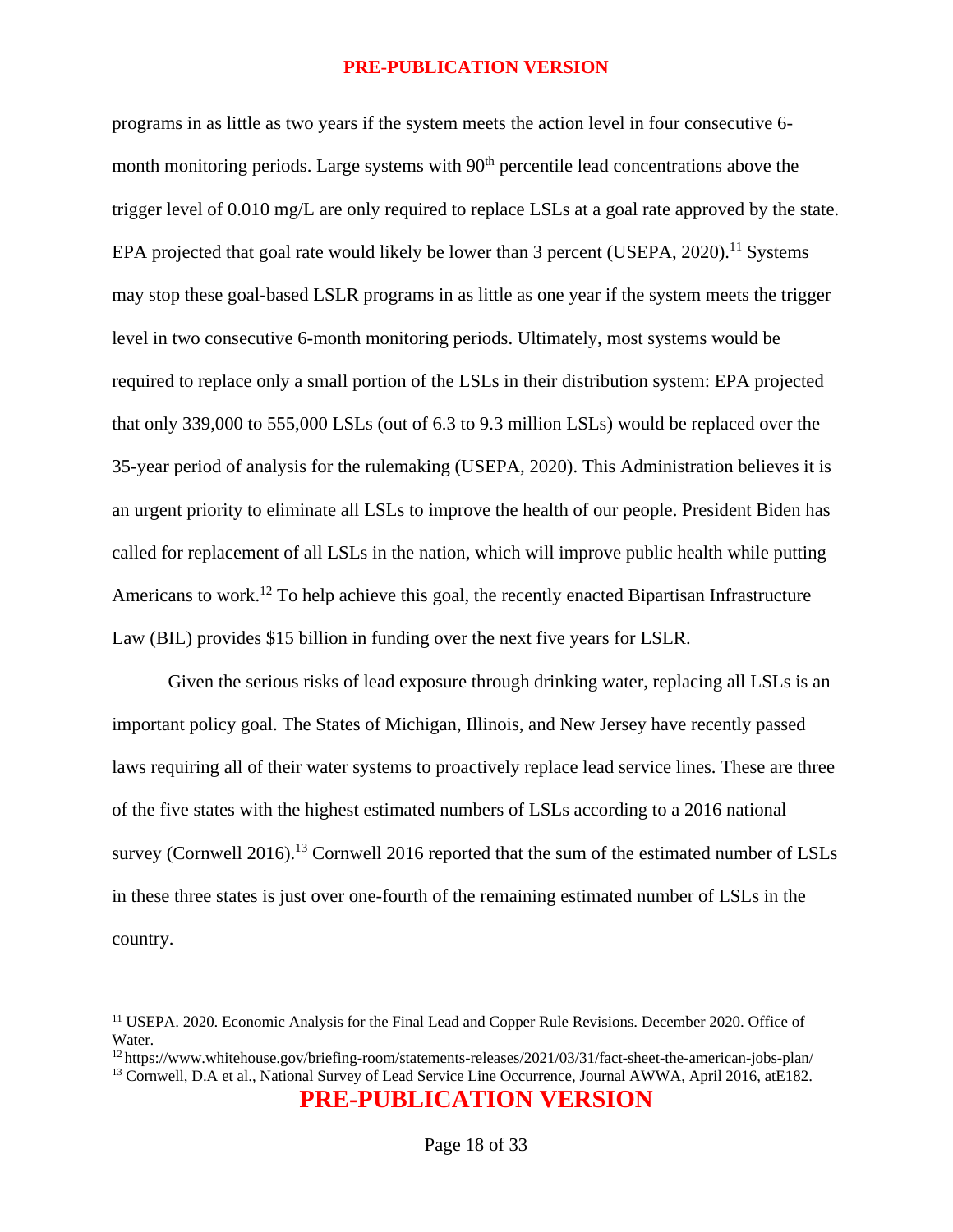EPA is mindful however, that the existing LCRR requirements and action by selected states and federal funding incentives may not be sufficient to achieve 100 percent replacement of LSLs and reduce risks to families living in the homes served by these lines without additional actions. Therefore, EPA intends to propose for comment requirements that, along with other, non-regulatory actions, would result in the replacement of all LSLs as quickly as is feasible. EPA's proposal will fully consider the agency's statutory authority and required analyses, including an economic and environmental justice analysis.

Second, there are important opportunities to ensure that public health is protected equitably. The cost of replacing the customer-portion of an LSL may leave the most vulnerable Americans disproportionately exposed to lead if they cannot afford the expense of replacement. In the Economic Analysis for the final LCRR (USEPA, 2020), EPA estimated that between 21 and 28 percent of the anticipated LSLRs under the LCRR would be customer-initiated replacements. Those are replacements where the system replaces the public portion of an LSL after being notified that a homeowner has replaced the private portion of the service line. The remaining LSLR predicted under the LCRR would be done by systems that exceed the action level or trigger level. To meet the LCRR's mandatory 3 percent replacement or state-approved goal rate, some systems may focus on replacing lines where the customer could pay to replace their portion of the line.

To address both of these issues, EPA intends to propose for comment rule revisions to advance the policy goal to prioritize distributional impacts. For instance, EPA intends to explore how to replace LSLs in a manner that prioritizes historically disadvantaged communities. Through the regulatory development process, EPA will also evaluate options to partner and provide financial assistance and prioritize the removal of LSLs in communities

## **PRE-PUBLICATION VERSION**

Page 19 of 33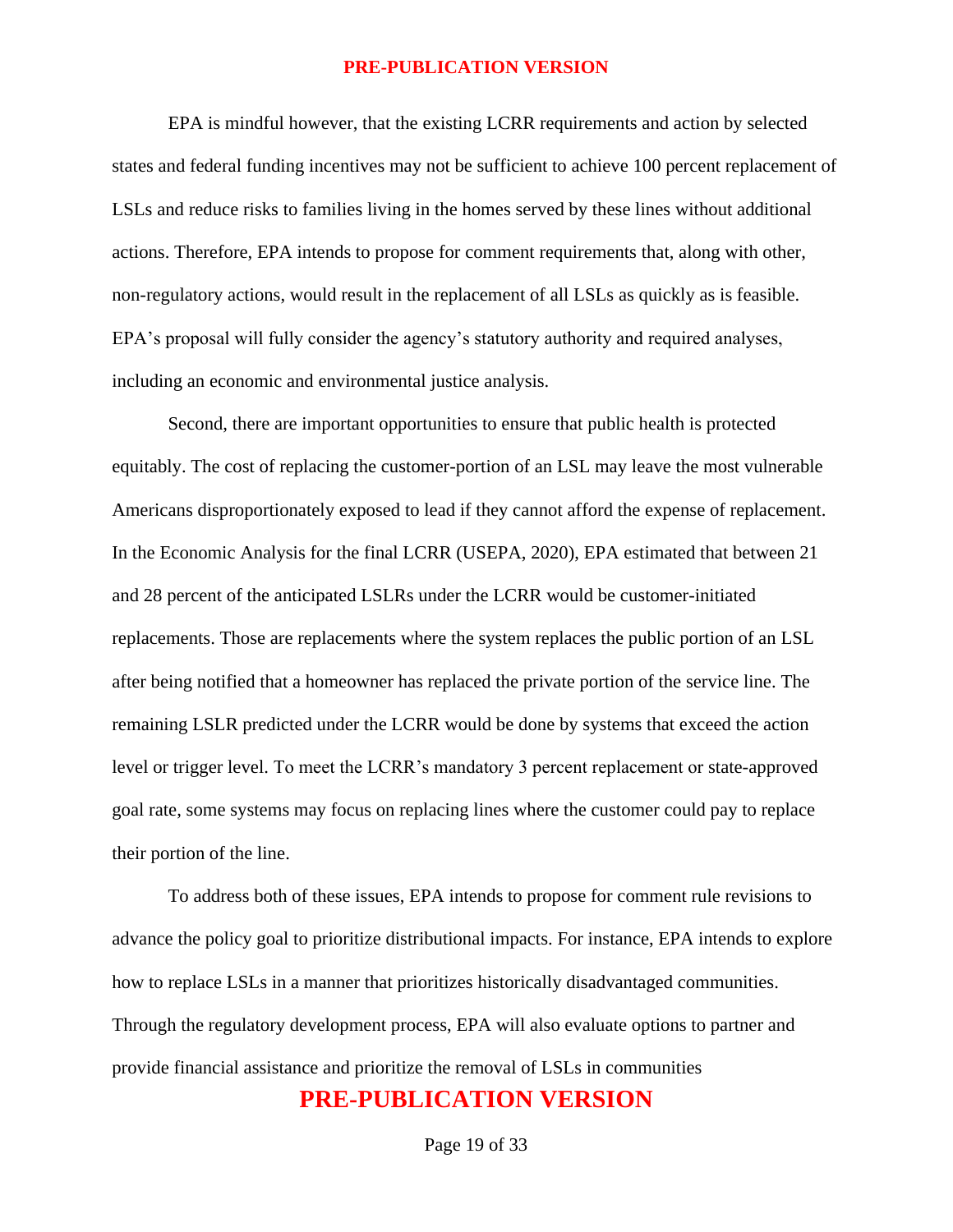disproportionately impacted by lead in drinking water. EPA is also committing to partnering on a number of non-regulatory actions to address this issue of the cost of LSLR on consumers (see Section IV.C of this document).

The goal of these potential LSLR regulatory improvements and non-regulatory actions is to equitably improve public health protection and remove the most significant source of lead in drinking water.

### 2. Compliance Tap Sampling and Action/Trigger Levels

There are also significant potential opportunities to identify the communities that are most at risk of experiencing elevated levels of lead in drinking water and compel actions sufficient to reduce the health risks in those communities. At sites with LSLs, the LCRR requires a fifth liter sample to be analyzed for lead to better characterize the lead which has been introduced while the water was in contact with the LSL, as opposed to the building premise plumbing. It also requires a first liter sample to be analyzed for copper when copper is also being monitored at those sites. For non-lead LSL sites, a first liter sample is analyzed for both lead and copper. The State of Michigan revised its Lead and Copper Rule in 2018 to require the first and fifth liter samples to be analyzed for lead at sites with LSLs, with the higher of the two results used for the 90<sup>th</sup> percentile calculation. The Association of State Drinking Water Administrators, in their May 21, 2021 comments, summarized data from the initial round of sampling in Michigan. Using the highest number from the first and fifth liters, 31 systems had an action level exceedance. When just the fifth liter results were used, only 22 systems had an action level exceedance. EPA will explore these and other available data in developing potential revisions to strength compliance tap sampling in the forthcoming LCRI proposal.

## **PRE-PUBLICATION VERSION**

Page 20 of 33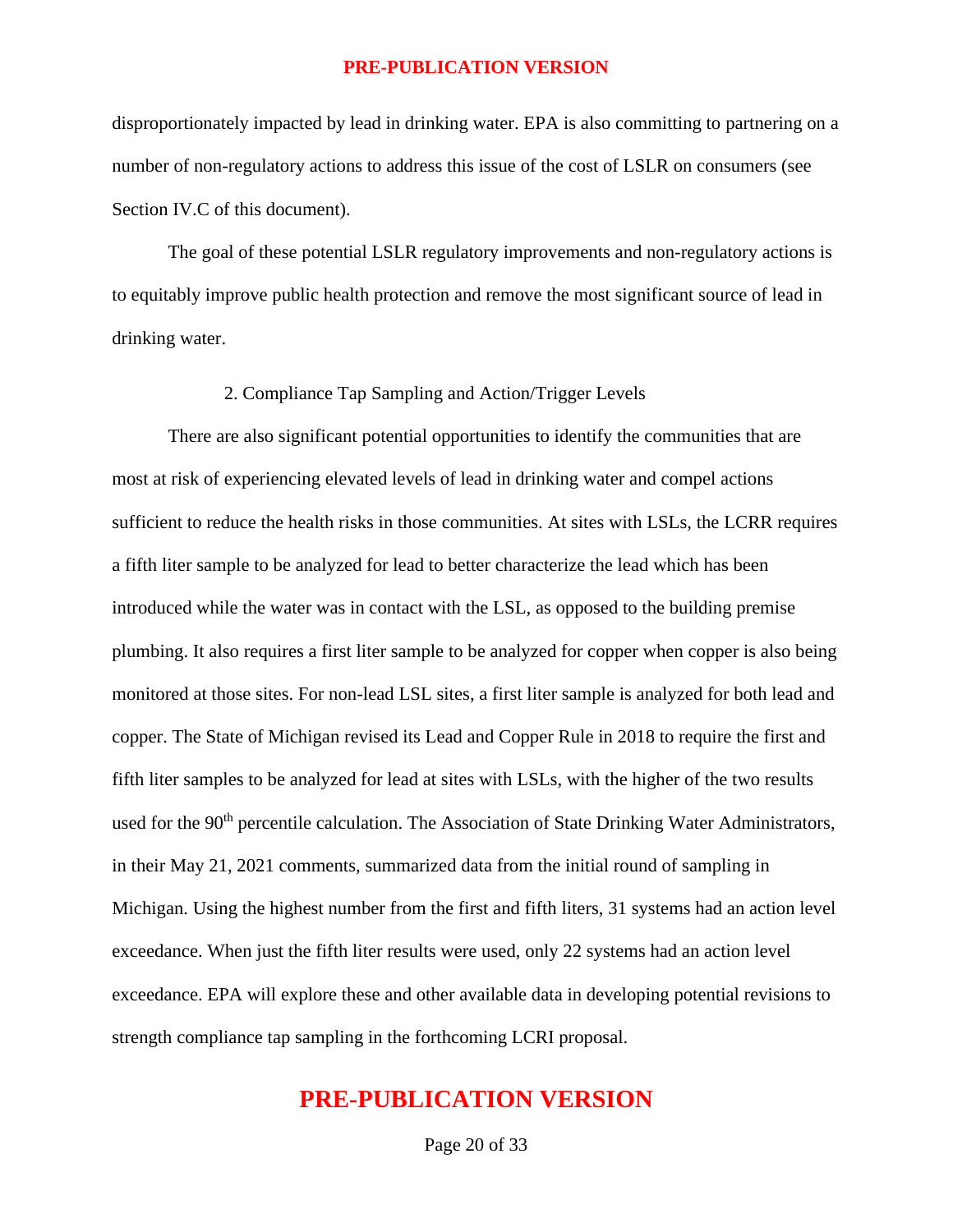In the forthcoming proposed LCRI, EPA also intends to evaluate options for utilities to address lead contamination at lower levels and improve sampling methods to provide better health protection and more effective implementation of the rule. The agency will evaluate options to consolidate and potentially lower the LCRR's action and trigger levels. Stakeholders participating in the virtual engagement identified the action level/trigger level concept as the central regulatory variable that drives system and state action to reduce elevated lead levels in drinking water and many stakeholders commented that the action level should be lower to require more systems to take corrective action to protect public health from the adverse effects of lead. In the forthcoming proposed LCRI, the agency will explore options to address these concerns, including whether to eliminate the trigger level and lower the action level to compel action by water systems sooner to reduce the health risks in more communities. The agency will also evaluate whether the trigger level requirements of the LCRR would still be necessary if improved proactive LSLR and a more aggressive lower action level are adopted.

3. Other Areas of the Rule where EPA is Considering Improvements

EPA intends to primarily focus its rulemaking process on proposing approaches aimed at the policy goal of proactive and equitable LSLR, as well as proposals to address compliance tap sampling improvements; re-evaluation of the action and trigger levels; and consideration of prioritizing protections for historically disadvantaged communities. The agency also received stakeholder input suggesting improvements to a number of additional components of the LCRR. EPA will also be considering these suggestions and other options to equitably improve public health protection and improve implementation of the rule to ensure that it prevents adverse health effects of lead to the extent feasible. These additional components may include the LCRR

## **PRE-PUBLICATION VERSION**

Page 21 of 33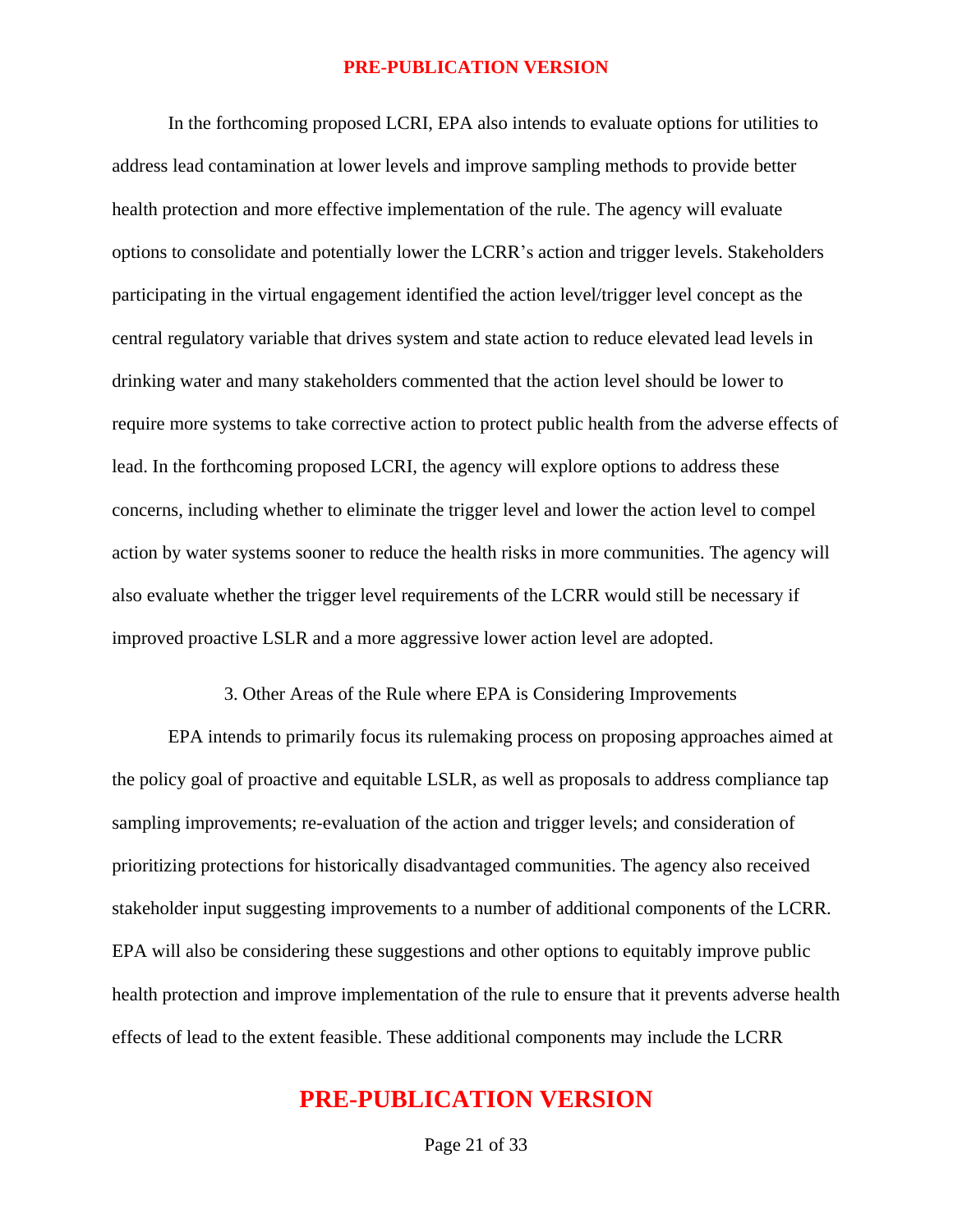provisions for small system flexibility, school and child-care sampling, risk communication, and corrosion control treatment. EPA will also consider addressing these issues through nonregulatory actions such as the development of implementation tools, guidance, and other federal programs.

### *B. Implementation of the Lead and Copper Rule Revisions*

The final agency action, National Primary Drinking Water Regulations: Lead and Copper Rule Revisions; Delay of Effective and Compliance Dates (published on June 16, 2021 in the *Federal Register* (86 FR 31939)), delayed the effective date of the LCRR until December 16, 2021 and the compliance date until October 16, 2024. Following the LCRR review, EPA has decided to not delay the effective date any further. At this time, EPA is also not planning to further change the compliance dates for the LCRR. EPA will consider any such changes through its forthcoming rulemaking. While EPA has identified components of the LCRR for potential revision to improve public health protection, the agency has also determined that the LCRR includes advancements that should proceed in order to ensure continued progress toward reducing drinking water lead exposure.

### *Compliance deadlines*

**PRE-PUBLICATION VERSION** The current compliance deadline for the LCRR is thus October 16, 2024. EPA intends to propose, in the LCRI, revisions to the compliance deadlines only for components of the rule that the agency will propose to significantly revise. At this time, EPA does not expect to propose changes to the requirements for information to be submitted in the initial LSL inventory or the associated October 16, 2024 compliance date. Continued progress to identify LSLs is integral to lead reduction efforts regardless of potential revisions to the rule. The inventory provides critical information on the locations of potentially high drinking water lead exposure within and across

Page 22 of 33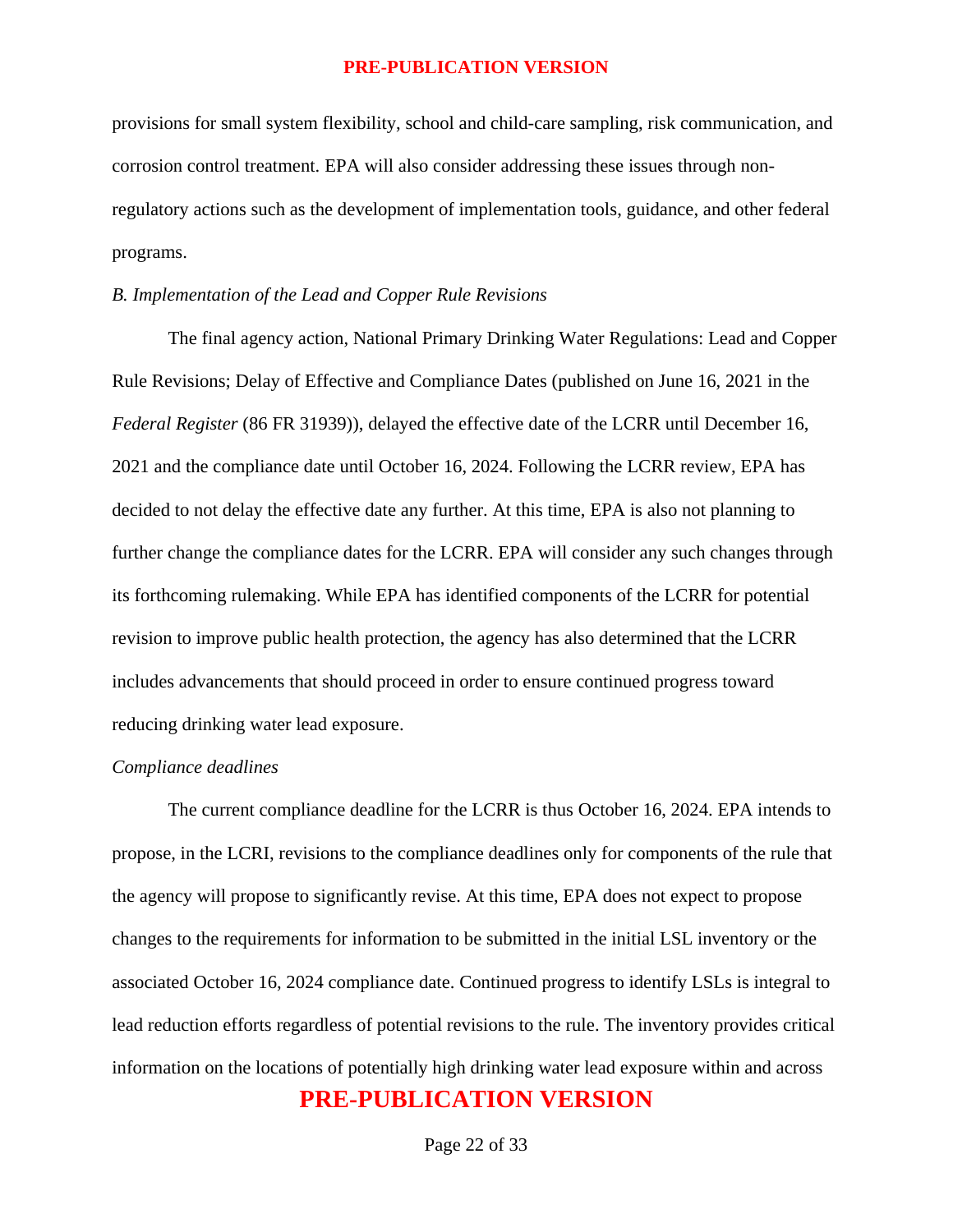public water systems, which will allow for quick action to reduce exposure. By preparing an LSL inventory, water systems will be able to target communication to residents in homes with LSLs about the actions they can take to reduce their lead exposure. Preparing the initial inventory will allow systems to assess the extent of the LSLs within their system, better identify sampling locations, and begin planning for LSLR actions, including applying for state and federal grants and loans. LSL inventories will allow water systems, states, tribes, and the Federal government to determine the prevalence of these lead sources and to target lead risk communication and lead removal programs where they are needed most. With the development of these initial inventories nationwide over the next three years, EPA anticipates that water systems, states and tribes will be prepared to quickly implement the other LCRR requirements, as well as any improvements made through the planned LCRI rulemaking that may be adopted to further reduce drinking water lead levels, and be well-positioned to apply for any available grants or loans for LSLR.

**PRE-PUBLICATION VERSION** There are two other actions that water systems currently must complete by the LCRR's October 16, 2024 compliance date: the LSLR plan and the tap sampling plan. The LSLR plan would describe the procedure for systems to conduct lead service line replacements in accordance with the LCRR and the tap sampling plan would identify the locations and procedures for systems to conduct tap sampling in accordance with the LCRR. Because EPA intends to propose changes to the LSLR and tap sampling requirements, however, the agency also expects to propose to delay the October 16, 2024 deadline for submitting LSLR and tap sampling plans so that systems can incorporate any potential revisions made through LCRI rulemaking. While EPA expects to complete that rulemaking prior to the 2024 compliance date, EPA recognizes that this announcement of the forthcoming proposal creates some uncertainty for water systems and states regarding the deadline for completion of these plans. EPA plans to

Page 23 of 33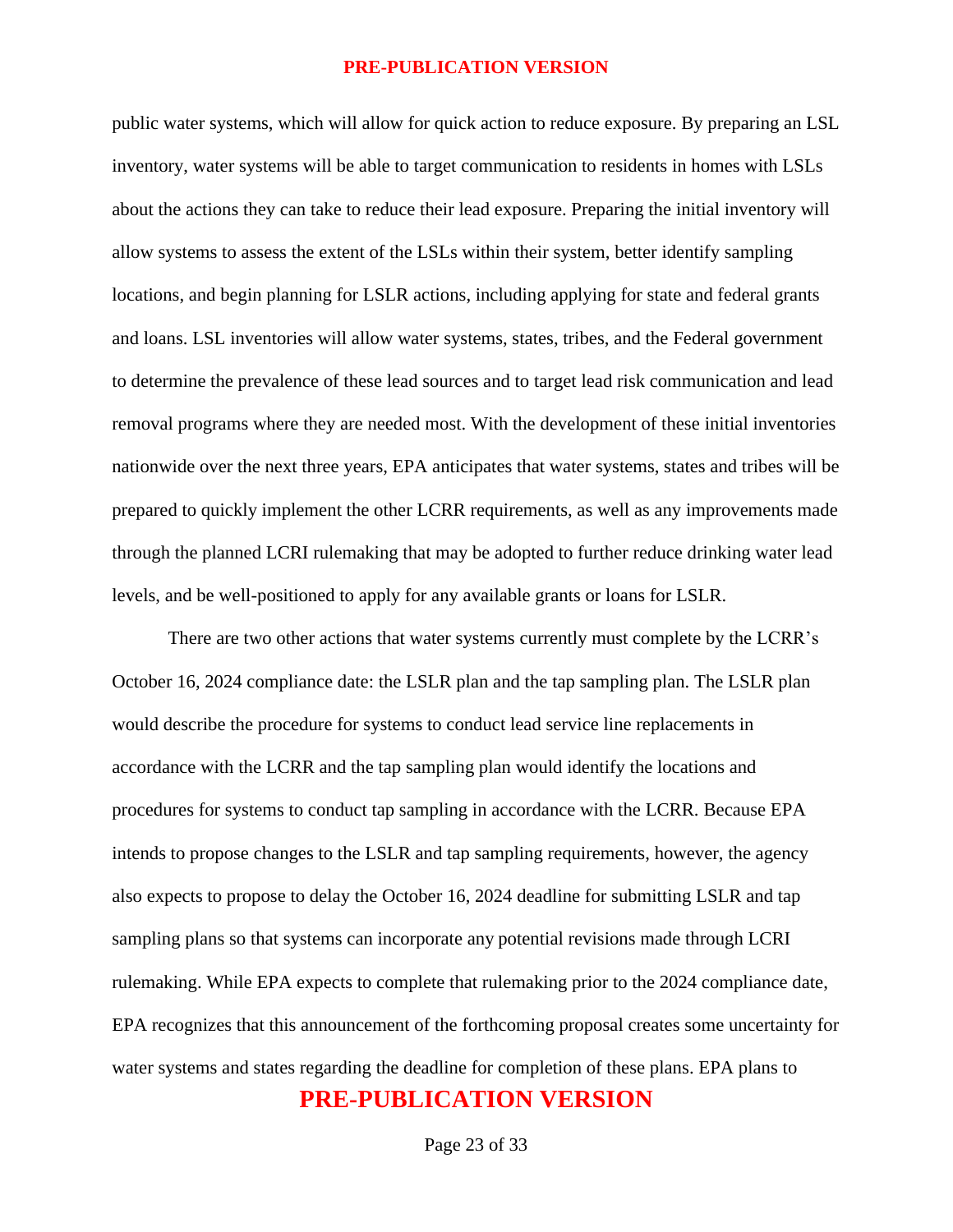continue to engage with states, tribes, water systems, and all other stakeholders as the agency proposes the LCRI and takes final action on the proposal. In those engagements, which include a notice and comment process, EPA will seek input on a number of issues including whether current LCRR deadlines should be changed. As part of those discussions, EPA will consider concerns expressed by some commenters that further delays in compliance dates for some LCRR provisions may delay public health improvements. EPA also intends to seek comment on whether it would be practicable for water systems to implement any of the proposed LCRI requirements earlier than three years from the date of final action on the proposed LCRI, consistent with SDWA section 1412(b)(10).

### *Primacy deadlines*

**PRE-PUBLICATION VERSION** SDWA section 1413(a)(1) and 40 CFR 142.12(b), require states and tribes with primary enforcement authority (primacy) to submit final requests for approval of primacy program revisions to adopt new or revised EPA regulations two years after promulgation. As noted above, the LCRR is taking effect on December 16, 2021. EPA is not withdrawing the LCRR or further delaying its effective date because, among other reasons, it is critical for states and tribes to begin working with water systems to implement the initial LSL inventory provisions of the LCRR and because some other provisions of the LCRR, which advance protections from lead in drinking water, may not be revised as part of the forthcoming LCRI rulemaking. As explained in the final rule delaying the effective and compliance dates for the LCRR, EPA interprets the primacy revision application deadline in 40 CFR 142.12(b)(1) to be calculated using this publication date, **[INSERT DATE OF PUBLICATION IN THE FEDERAL REGISTER]**. As a result, primacy revision applications are due on **[INSERT DATE TWO YEARS AFTER DATE OF PUBLICATION IN THE FEDERAL REGISTER]**. However, a state or tribe may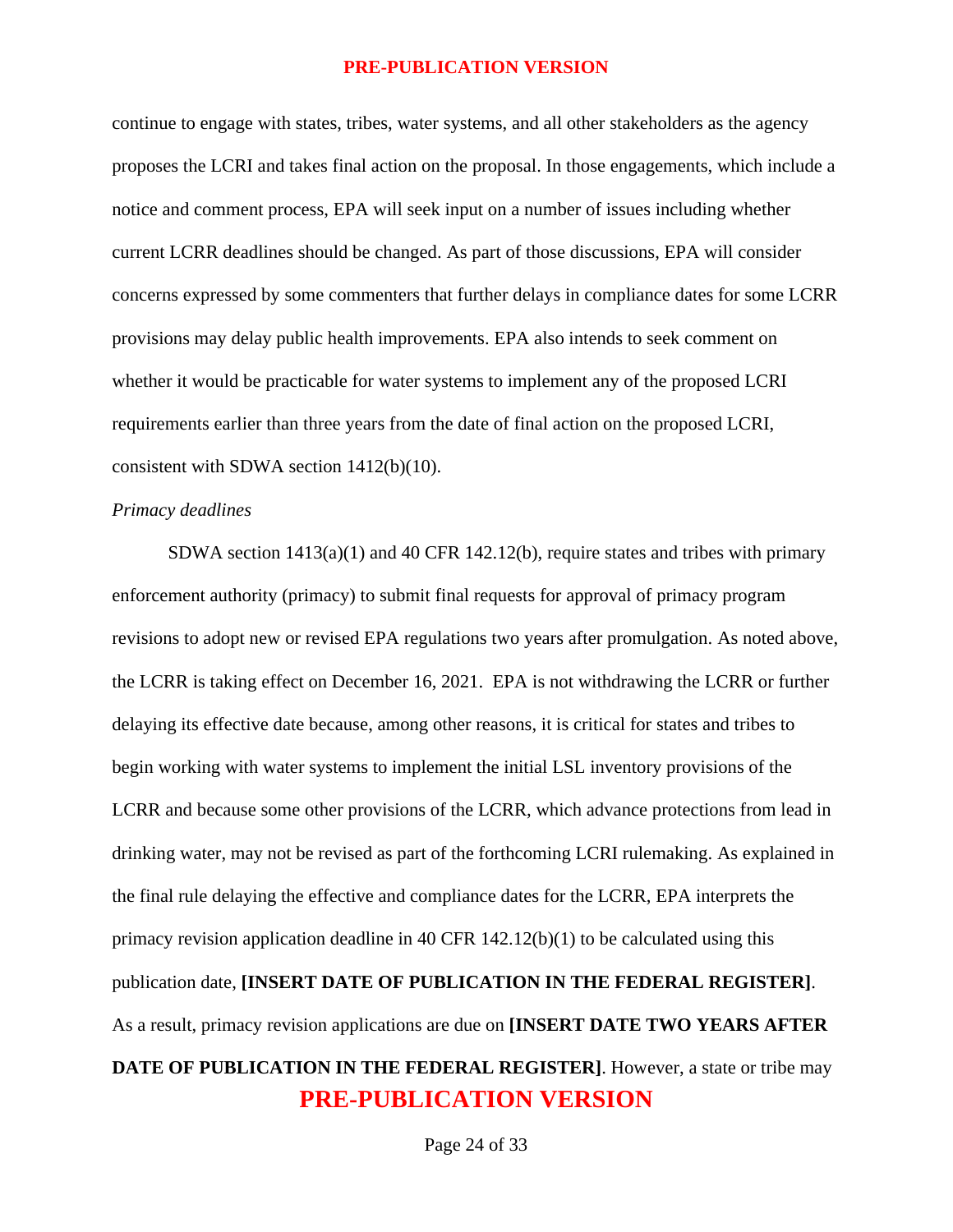apply for an extension of the deadline for up to two years in accordance with 40 CFR 142.12(b)(2).

As further stated in this document, EPA anticipates completing its LCRI rulemaking prior to October 16, 2024. The forthcoming proposed regulatory changes under the LCRI, if finalized, would also result in states and tribes having to submit a primacy application for that regulation two years after it is promulgated. States and tribes will have greater clarity with respect to the primary enforcement (primacy) application revisions process and relevant timeframes when the LCRI is proposed. Accordingly, states and tribes that are concerned about submitting two successive primacy applications may request an extension of their LCRR primacy application deadline to be able to group the program revisions for the LCRR and LCRI into a single primacy application in accordance with 40 CFR  $142.12(b)(2)(i)(C)$ .

### *C. Additional EPA Actions to Address Lead in Drinking Water*

EPA's review of the LCRR and information received during the engagements process led the agency to conclude that EPA should take a number of additional actions outside of the SDWA regulatory framework to achieve the agency's policy objectives. These actions include:

- Developing and partnering on plans to ensure the equitable distribution of funds for reducing lead in drinking water;
- Encouraging cabinet level commitments for federal collaboration to address school and child-care lead in drinking water;
- Committing to target oversight and technical assistance for communities impacted by high lead levels;
- Improving risk communication through additional EPA guidance and tool development;

## **PRE-PUBLICATION VERSION**

Page 25 of 33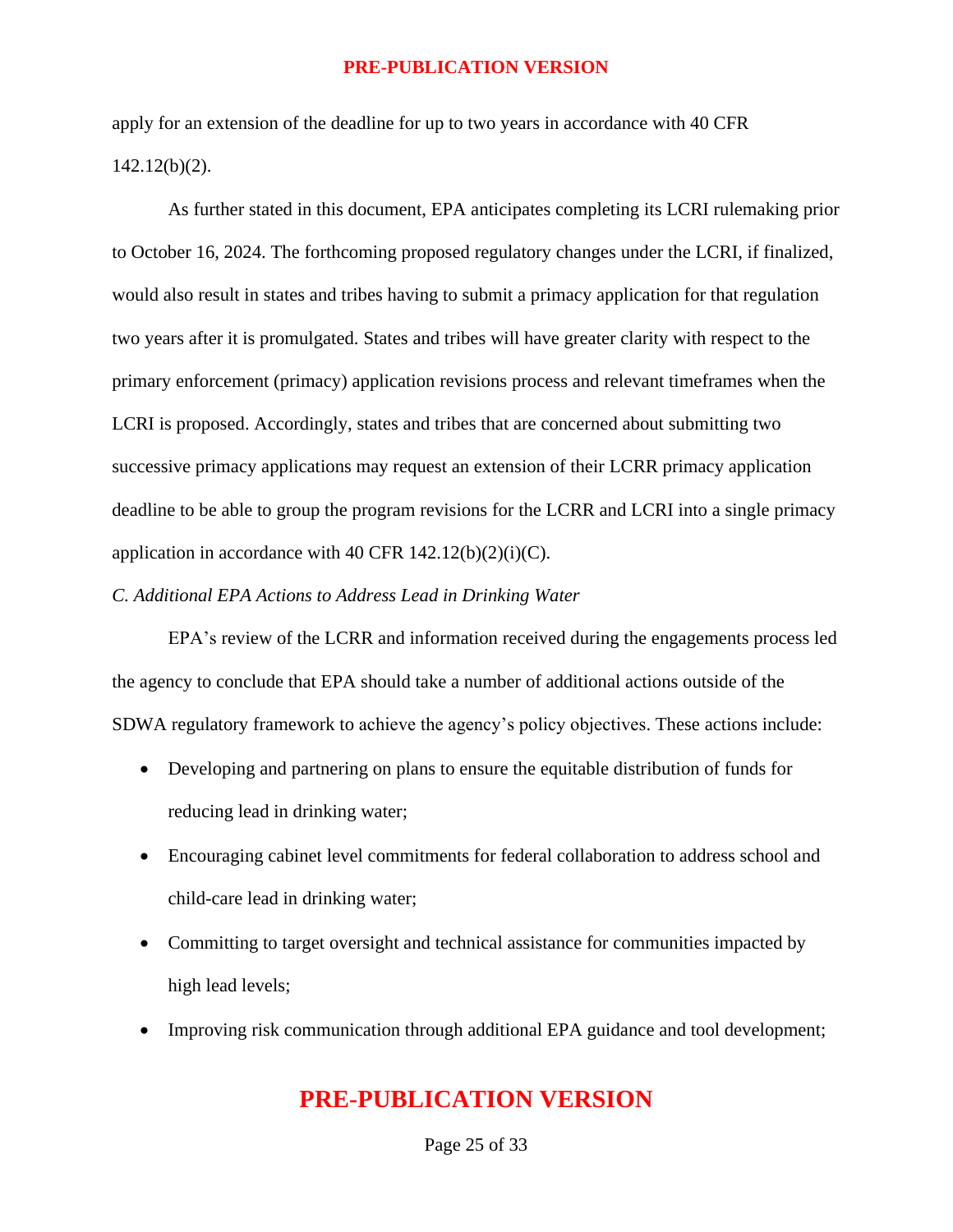- Supporting water systems in meeting LSL Inventory requirements through the issuance of guidance; and
- Encouraging full LSL replacement and strongly discouraging partial LSL replacement.

### 1. Financing and Grant Programs

Funding is key to a community's ability to accelerate both voluntary and required LSLR programs. EPA collaborates with states and tribes to provide opportunities for below-market interest rate loans and grants through the Drinking Water State Revolving Fund (DWSRF) and the Water Infrastructure Finance and Innovation Act (WIFIA) loan program. To support LSLR programs, special financing terms are available through the DWSRF for disadvantaged communities to help address affordability and the impacts of past disinvestment. EPA will encourage states to use their disadvantaged community programs to their fullest extent to provide subsidies and other assistance to support LSLR in vulnerable communities.

Since 2018, EPA has also developed and implemented three grant programs<sup>14</sup> under the Water Infrastructure Improvements for the Nation (WIIN) Act to fund grants to small and disadvantaged communities. More than \$175 million has been provided to date for: developing and maintaining compliance with national primary drinking water regulations (NPDWRs); lead reduction projects; and support for voluntary testing of drinking water in schools and childcare facilities. Funding from these programs can continue to be used to support actions to reduce lead in drinking water in addition to regulatory actions. Specifically, EPA has determined that

<sup>&</sup>lt;sup>14</sup> The 2016 Water Infrastructure Improvements for the Nation Act (WIIN Act) addresses, supports, and improves America's drinking water infrastructure and included three new drinking water grants that promote public health and the protection of the environment. These include: 1) Section 2104: Small, Underserved, and Disadvantaged Communities; 2) Section 2105: Reducing Lead in Drinking Water; and 3) Section 2107: Lead Testing in School and Child Care Program Drinking Water.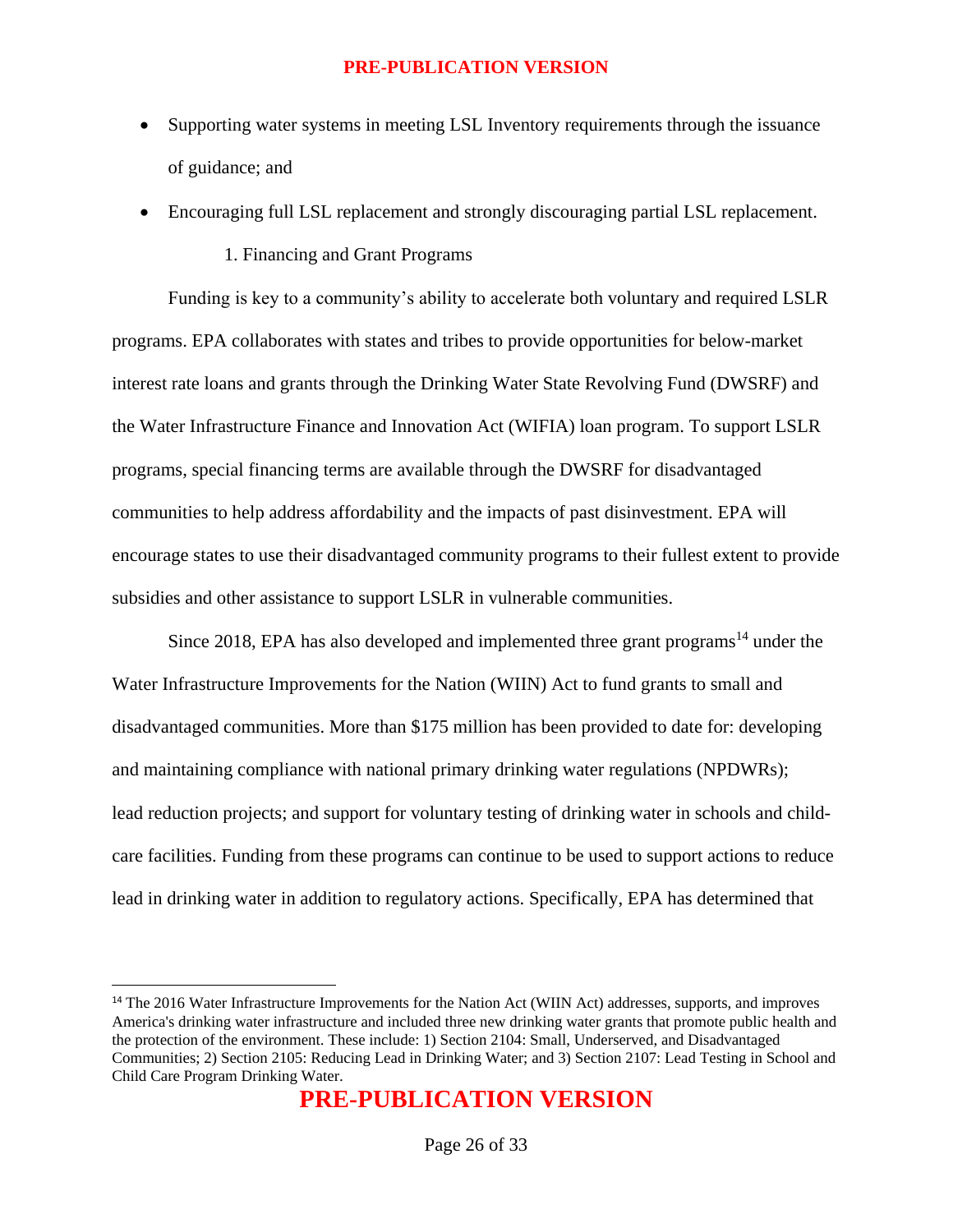there are multiple lead reduction activities that these grant programs authorize the use of funds for:

- Developing LSL inventories;
- Replacing full LSLs (including replacing the customer-owned portion of an LSL);
- Installing or improving corrosion control treatment;

• Supporting voluntary lead drinking water testing programs for schools and child-care facilities; and

• Remediating lead in school and child-care drinking water.

EPA learned during the LCRR virtual engagements that many small and historically disadvantaged communities face challenges accessing these EPA funding opportunities. Many lack the capacity to develop competitive funding applications and have not applied for DWSRF loans or other infrastructure grants in the past. EPA will seek opportunities to provide technical assistance to small and disadvantaged communities. The agency will also promote awareness of the availability of these programs to address lead in drinking water, including, for LSL replacement, regardless of ownership of the LSLs. EPA will also highlight case studies from communities that have successfully addressed concerns regarding the use of public funds for private-side LSLR. To the extent possible, expanded, or new funding programs under future legislation will also be directed to similar projects.

States can direct funds available under the American Rescue Plan (ARP) Act to water infrastructure, and specifically lead reduction. States could also use ARP funds to address lead in schools and child-care facilities and to accelerate voluntary LSLR programs.

## **PRE-PUBLICATION VERSION**

Page 27 of 33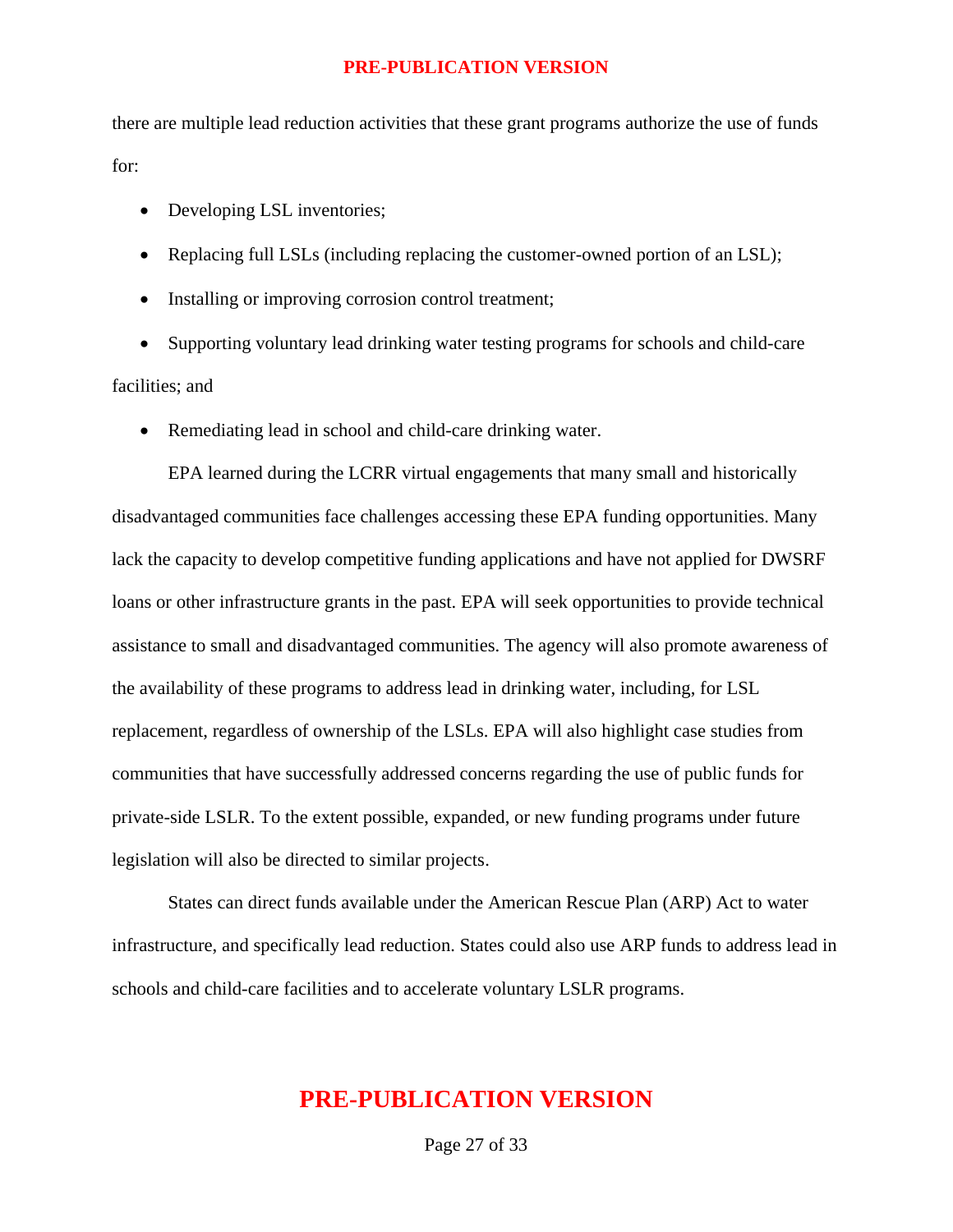2. Ensuring Equity in the Distribution of Funds for Reducing Lead in Drinking Water

Through EO 14008, President Biden established the Justice 40 initiative – setting a goal that 40 percent of the overall benefits of certain Federal investments flow to disadvantaged communities that have been historically marginalized and overburdened by pollution and underinvestment in housing, transportation, water and wastewater infrastructure, and health care. This initiative is a critical part of the Administration's whole-of-government approach to advancing equity and environmental justice. Two EPA programs central to EPA's goal to accelerate LSLR are pilot programs under the Justice 40 initiative: the DWSRF and the WIIN Reduction in Lead via Drinking Water Exposure Grant. EPA is engaging with stakeholders and exploring opportunities to maximize the benefits of these programs in disadvantaged communities, including their specific application to LSLR projects.

EPA will partner with states, tribes, and other stakeholders to collaborate with disadvantaged communities to build their capacity to better compete for and access water infrastructure funding. EPA will develop tools to share information, improve transparency and accountability. EPA is committed to improving public education and outreach on the availability of funding opportunities and the tools and resources to support accessing these dollars.

One of EPA's priorities is to ensure that entities receiving federal financial assistance from the agency comply with the federal civil rights laws that prohibit discrimination on the basis of race, color, national origin, disability, sex and age, including Title VI of the Civil Rights Act of 1964. Federal civil rights laws protect many of the populations that have been exposed to disproportionate levels of harmful environmental, quality of life, and health impacts from

## **PRE-PUBLICATION VERSION**

Page 28 of 33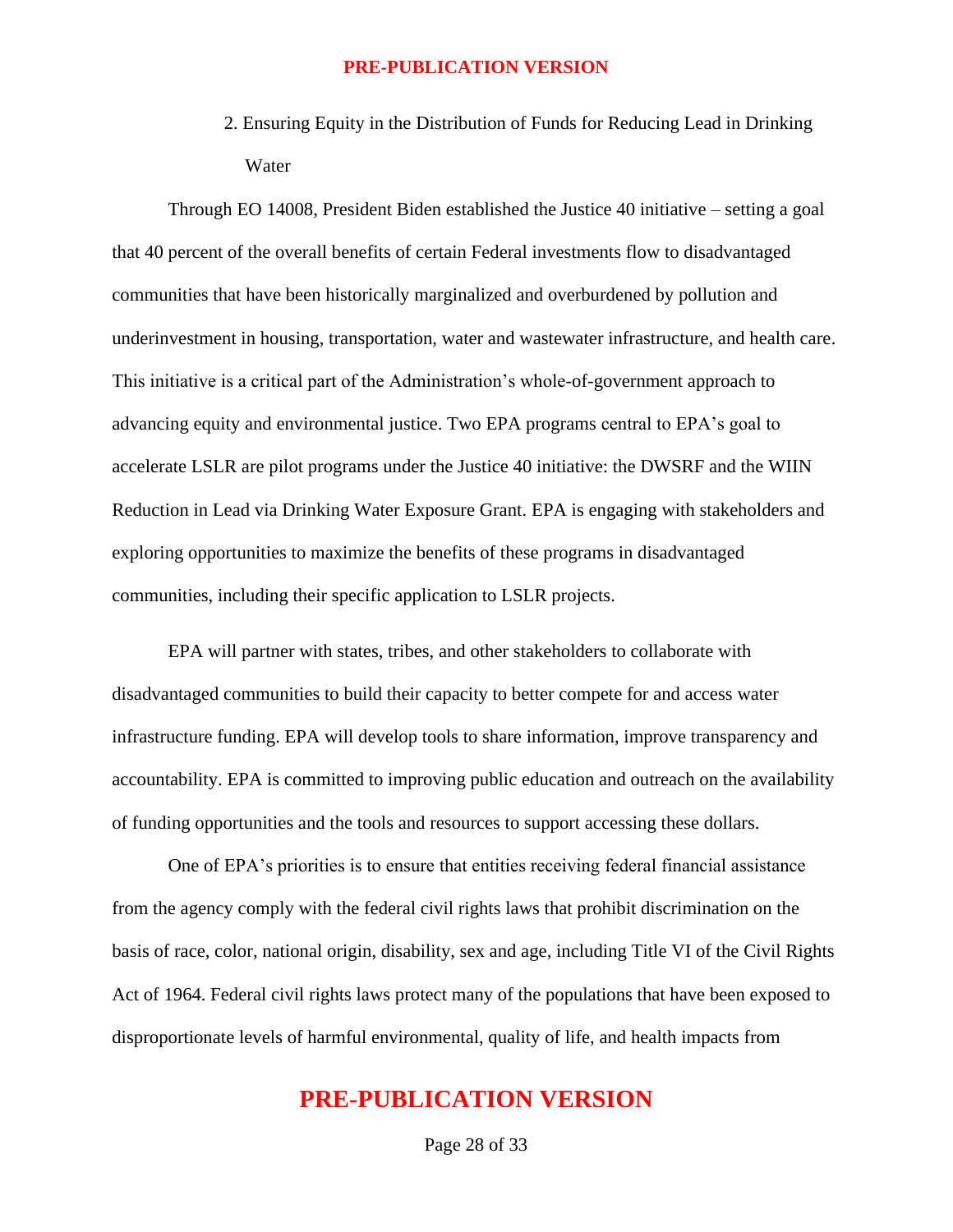pollution and environmental contamination. These populations are also more likely to be exposed to lead in drinking water. Many states and water systems receive some form of federal funding under the Safe Drinking Water Act and have an affirmative obligation to ensure their actions comply with civil rights laws. States and water systems receiving federal funds have an affirmative obligation to implement effective non-discrimination compliance programs. EPA intends to carefully evaluate the provisions of the rule, including the LSLR provisions, and implementation of EPA financial assistance programs to ensure compliance with these laws.

### 3. Bipartisan Infrastructure Law

The recent Bipartisan Infrastructure Law  $(BIL)^{15}$  provides an additional \$11.713 billion in general DWSRF funding and \$15 billion specifically targeted to communities for the identification and replacement of LSLs through the DWSRF. Each funding provision is scheduled over the next five years. The BIL authorizes \$500 million for the WIIN Reduction in Lead Program over the next five years, emphasizing LSL replacement and corrosion control treatment in disadvantaged communities. BIL also authorizes \$200 million for lead testing and remediation in school and child-care drinking water and authorizes \$10 million for a new grant program for LSLR in communities with existing inventories. EPA will work with its state and tribal partners, communities, and other stakeholders to identify potentially high impact but underutilized authorities that would allow states and tribes to fund full LSL replacement. The agency will also significantly increase federal, state, and tribal outreach and engagement efforts to communities to support LSLR activities. Additionally, EPA will update funding program guidance to provide examples of best state practices for addressing disproportionate and adverse

**PRE-PUBLICATION VERSION** <sup>15</sup> Public Law 117-58. https://www.congress.gov/117/bills/hr3684/BILLS-117hr3684enr.pdf.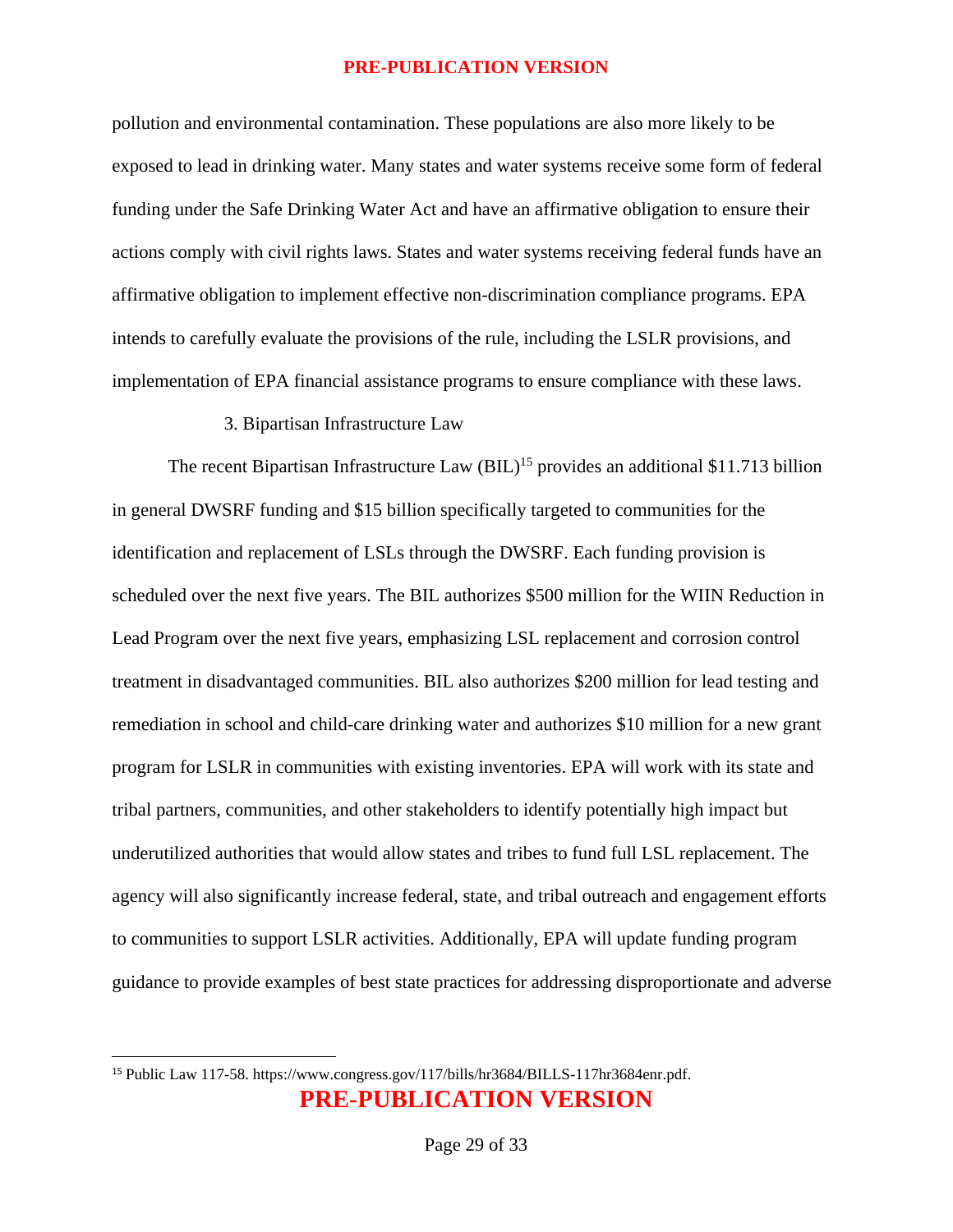health and environmental impacts experienced by communities, including communities of color and low-income communities.

> 4. Cabinet Level Commitments for Federal Collaboration to Address School and Child-Care Lead in Drinking Water

Children spend a significant portion of their time at places of learning, so it is critical to reduce lead in drinking water in schools and child-care facilities. This is a challenging problem. EPA's authority to regulate actions by schools and child-care centers that may be necessary to address lead in drinking water is limited. Moreover, due to resource constraints, schools and child-care facilities may choose not to participate in voluntary efforts to sample for lead in drinking water if funding for remediation is not available. Some commenters representing facilities with lead in drinking water indicated they need financial support to address lead. Finally, schools and child-care facilities that serve low-income communities are less likely to have the resources necessary to identify and address lead issues.

EPA currently advances efforts to address lead in schools and child-care facilities through two vehicles: (a) the Memorandum of Understanding on Reducing Lead Levels in Drinking Water in Schools and Child-Care Facilities (MOU), which includes 14 federal and non-federal partners; and (b) funding under grant programs like the Lead Testing in School and Child-care Drinking Water Grant and the Reducing Lead in Drinking Water Grant. While these efforts assist schools and child-care facilities to develop and implement lead testing programs, EPA recognizes the urgency of a more comprehensive federal approach to address this issue.

**PRE-PUBLICATION VERSION** To address these critical concerns, EPA is pursuing deeper partnerships with a range of Federal agencies to make progress on reducing lead in drinking water from schools and childcare facilities. EPA will explore funding that may be available from Federal agencies that could

Page 30 of 33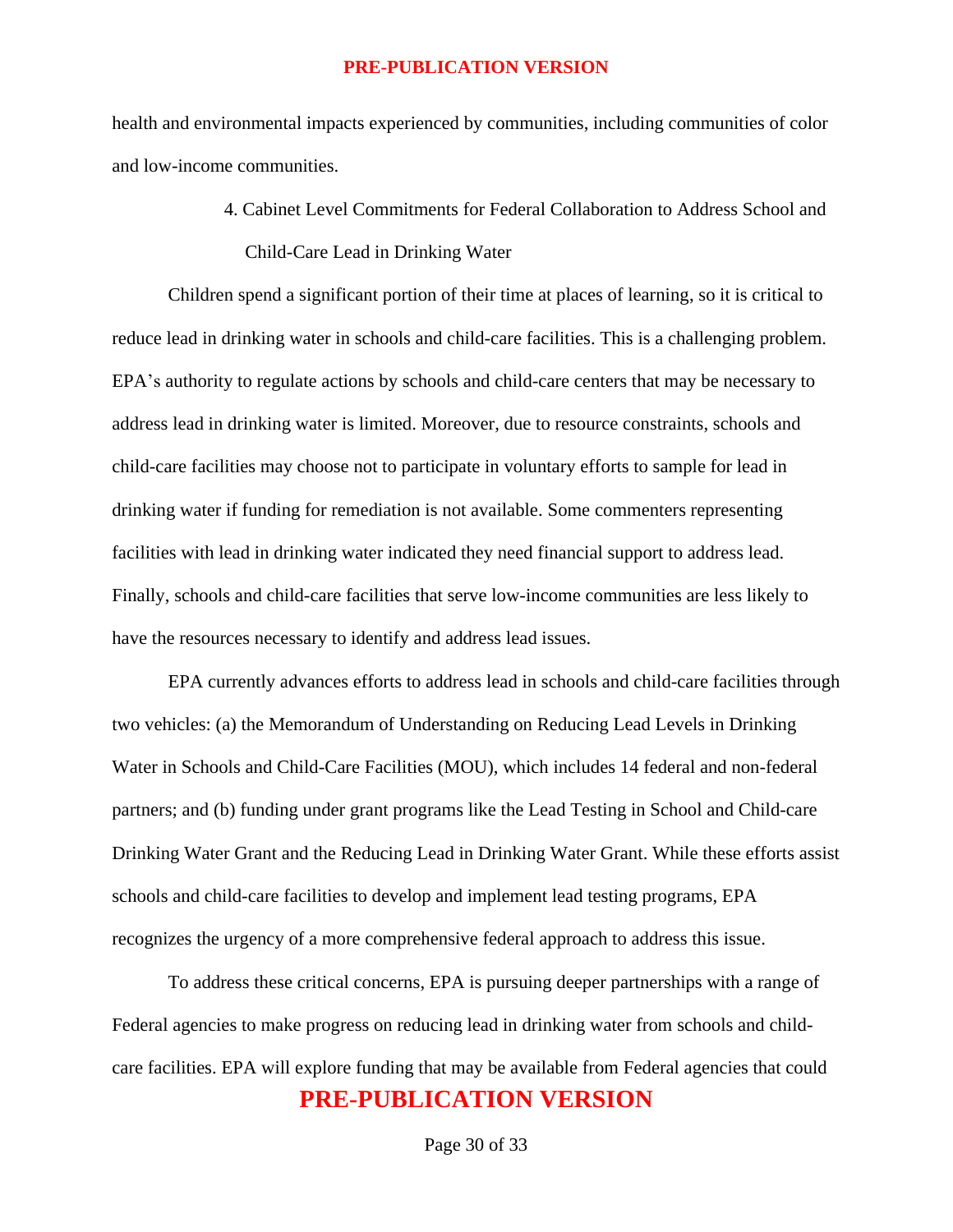be used towards remediation of lead in drinking water in these facilities, with a particular focus on communities at risk of multiple forms of lead exposure. Collaboration at the federal level has the potential to further the reduction of lead in drinking water at schools and child-care facilities than could be achieved by reliance on regulatory requirements alone.

> 5. Targeted Technical Assistance to Communities with High Drinking Water Lead Levels

While EPA will propose important changes to the regulation of lead in drinking water, it is critical for systems to conduct proper sampling for lead and maintain the water chemistry needed to minimize lead corrosion under existing rules. EPA will collaborate with states to provide oversight of these critical provisions as well as provide assistance to low income and other historically disadvantaged communities experiencing high levels of lead in their drinking water because they are disproportionately served by LSLs. Communities impacted by lead in drinking water participating in the LCRR virtual engagements emphasized the need for financial and technical assistance. In collaboration with our state and tribal coregulators, EPA intends to provide targeted technical assistance to community water systems to reduce lead exposure.

### 6. Improving Risk Communication Tools

Throughout the LCRR virtual engagements, EPA received feedback that risk communication about lead in drinking water must be improved and that water utilities need support to develop effective communication materials. EPA intends to develop guidance and templates to assist states, tribes, and water systems in the communication of lead risk to householdsand communities. Additionally, EPA intends to propose revisions to the Consumer Confidence Report Rule (40 CFR 141, subpart O) which will include requirements related to

## **PRE-PUBLICATION VERSION**

Page 31 of 33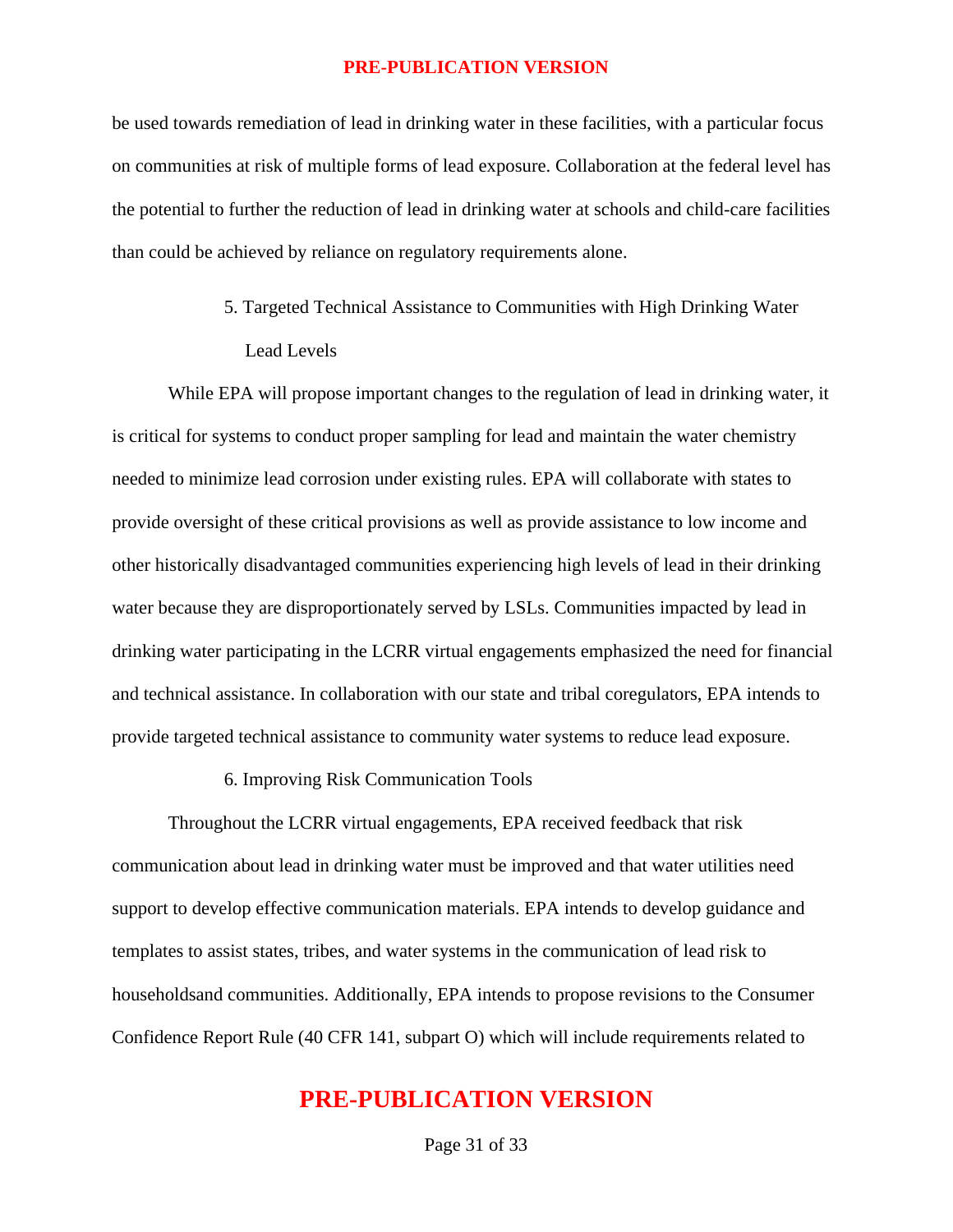providing information on corrosion control efforts and on lead action level exceedances when corrective action is needed.

7. Providing Guidance on How to Create a Lead Service Line Inventory

To further advance the proactive replacement of LSLs, EPA will pursue research to use data analytics and other methods to accelerate and improve the process of identifying LSLs. EPA intends to publish inventory development guidance to assist water systems, states, and tribes by providing best practices, case studies, and templates. The guidance will address issues raised by commenters including the use of statistical models to help determine LSL locations, classification of unknowns, goosenecks, and galvanized plumbing, best practices for service line material verification, inventory form and format, inventory accessibility, tools to support inventory development and data tracking, and how LSL identification may be prioritized. EPA is also updating the Safe Drinking Water Information System, including all relevant components, to support state and tribal data management needs for LSL inventories.

#### 8. Discourage Partial LSLR and Encourage Full LSLR

Partial LSLRs can cause short-term elevation of lead concentrations in drinking water and further extend lead health risk from service lines because a portion of the lead line remains in service. EPA strongly discourages water systems from conducting partial LSLR. EPA recommends systems proactively implement full LSLR programs. The agency also expects water systems to effectively inform and engage customers during LSLR and provide outreach and filters to residents with LSLs for six months following replacements. EPA also recommends that LSLR programs prioritize the most vulnerable populations by focusing on schools, child-care facilities, homes where children are living, other locations where children are present, and

## **PRE-PUBLICATION VERSION**

Page 32 of 33